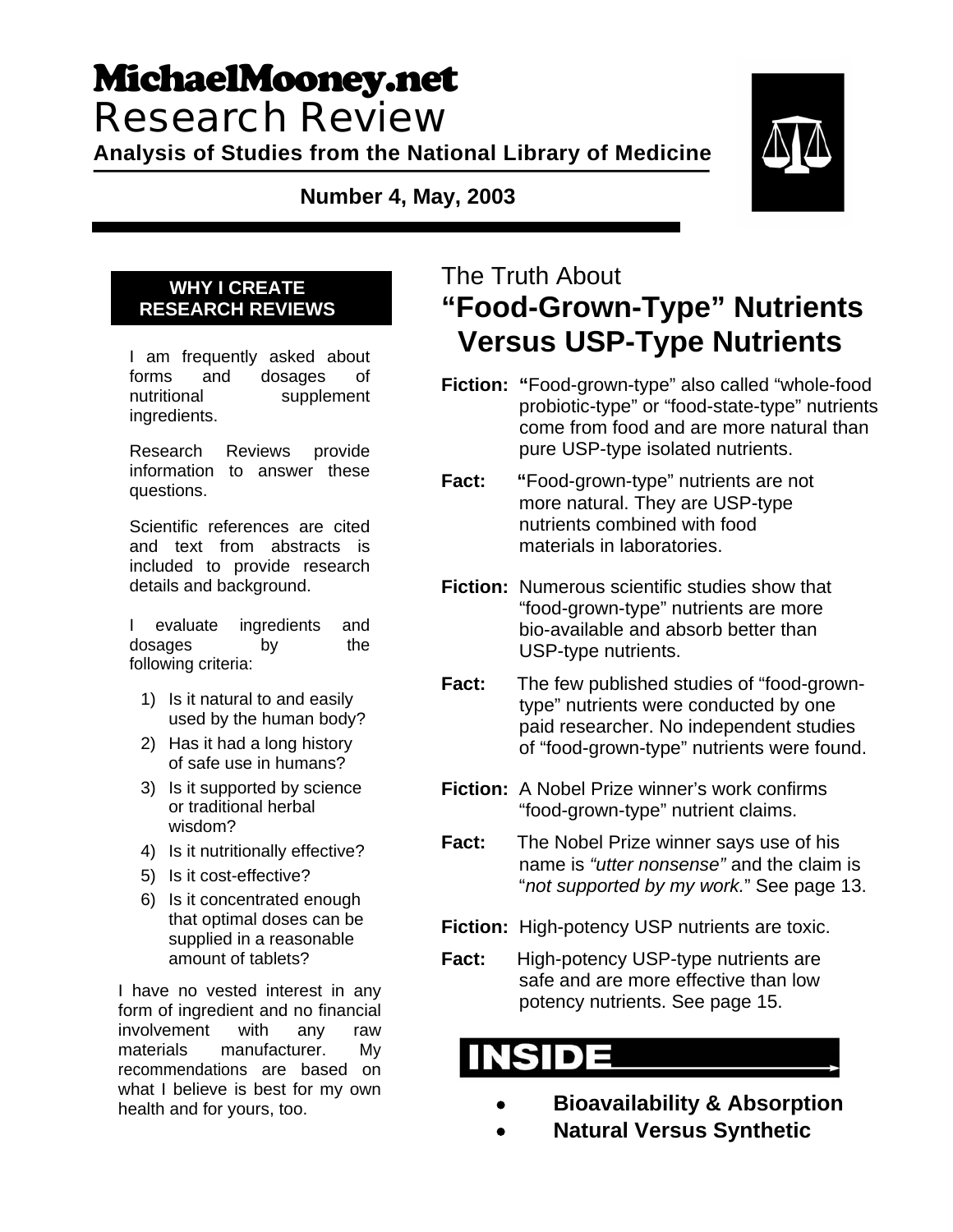### **Background Information**

In 1967, after years of poor childhood health, I happened upon research into the biochemistry of human health. I discovered that these breakthroughs in balancing cellular chemistry could improve overall health and human performance, increase intelligence and potentially increase life spans. This involved improving basic cellular chemistry through a natural whole foods diet, regular exercise, stress reduction, allergy control and supplementation with full potency "orthomolecular" multi-vitamins (which are balanced according to human body chemistry). As a part of my goal to improve my own health I began to take full orthomolecular potencies of vitamin and other nutrients. (Orthomolecular means "correct" nutrient molecules in optimal potencies.)

From the initial discoveries by a few hundred nutritionally-oriented doctors in the 1960's, investigations grew to over 22,000 published studies verifying the effectiveness of optimal potency vitamin and mineral supplements. Independent published studies confirmed that, in general, effective potencies were much higher than **Recommended Daily Allowance (RDA)** potencies. RDA levels are the minimum doses that prevent people from developing the basic nutrient deficiency diseases, like scurvy. The higher, **optimal range potencies** are those that have been shown in studies to be more effective than RDA levels at increasing over-all health and providing such benefits as a reduction in birth defects, improved heart health and increased bone density. **Therapeutic** potencies, which are higher than optimal potencies, are generally prescribed by doctors to address specific disease states, like schizophrenia and arteriosclerosis. (See the Vitamin Safely Table on page 15).

Optimal-range potency formulas, like all multi-vitamins commonly sold in the United States, utilize nutrients called "USP-type nutrients." **USP** stands for *United States Pharmacopoeia*, a standard for measuring the purity of isolated nutrients. USP-type nutrients have been taken on a daily basis by millions of people for over 60 years. All of the over 200,000 independently published scientific studies showing benefits for vitamin supplements for over 60 years have been conducted using USP-type vitamins. USP-type nutrients are synthesized in laboratories to replicate nutrients found in food. Studies confirm that they duplicate the benefits of nutrients found in food. (To read more about this, see *Natural Versus Synthetic* on page 2.)

In the 1980's, a type of nutrient combination product, called "food-grown-type" also called "whole-food probiotic type" nutrients, was introduced to natural food stores. **"Food-grown-type" nutrients** are standard, synthetic, USP-type nutrients that are reportedly combined with food materials, like yeast, soy, probiotics or citrus in proprietary laboratory processes, some of which involve fermentation or culturing. **These laboratory processes were claimed to increase nutrient absorption and utilization significantly,** supposedly making very low doses of these nutrients more effective than higher doses of pure, isolated USP-type nutrients. One premise of the claims was that the laboratory process causes the USP-type nutrients to become attached to proteins (or something not identified) in the yeast or other food materials, and that the proteins escort the nutrients into the body more effectively.

Claims were also made that "food-grown-type" nutrients are somehow safer and less "toxic" than pure USPtype nutrients. This claim commanded evaluation because USP-type nutrients are used to make "food-growntype" nutrients. USP-type nutrients are tested for purity before they are released for distribution to dietary supplement manufacturers. USP-type nutrients have been shown to be safe by conservative United States government organizations that have evaluated them for over 60 years. **While "food-grown-type" nutrients are not hypoallergenic, pure USP-type nutrients can be hypoallergenic, so that they do not cause allergies.**

During this same period of time, another type of nutrient formula, called food-based vitamins, appeared in natural food stores. **Food-based** formulations are simply USP-type nutrients mixed with food materials, like alfalfa, chlorella or spirulina, but without the fermentation, culturing or other laboratory processes involved in the manufacturing process that produces "food-grown-type" nutrients.

The foods in food-based tablets contain small amounts of phyto-nutrients that can have a small amount of value. **While claims have also been made that a food-base improves nutrient absorption, there are no scientific studies that support the notion that nutrient absorption or utilization are enhanced by simply mixing food materials with USP-type nutrients in a tablet.** A tablet amount of food is not enough to aid absorption. To slow digestive transit time enough to allow for optimal absorption, vitamins should be taken with a meal  $(224,000 \text{ mg} = \frac{1}{2} \text{ pound})$ , rather than a tablet amount of a food base  $(1,000 \text{ mg})$ .

In this issue of *Research Reviews* I share details that I have uncovered in the available scientific literature that compare "food-grown-type" nutrients to pure USP-type nutrients. I also show why I do not personally use "foodgrown-type" nutrients by comparing them to USP-type nutrients using six standards.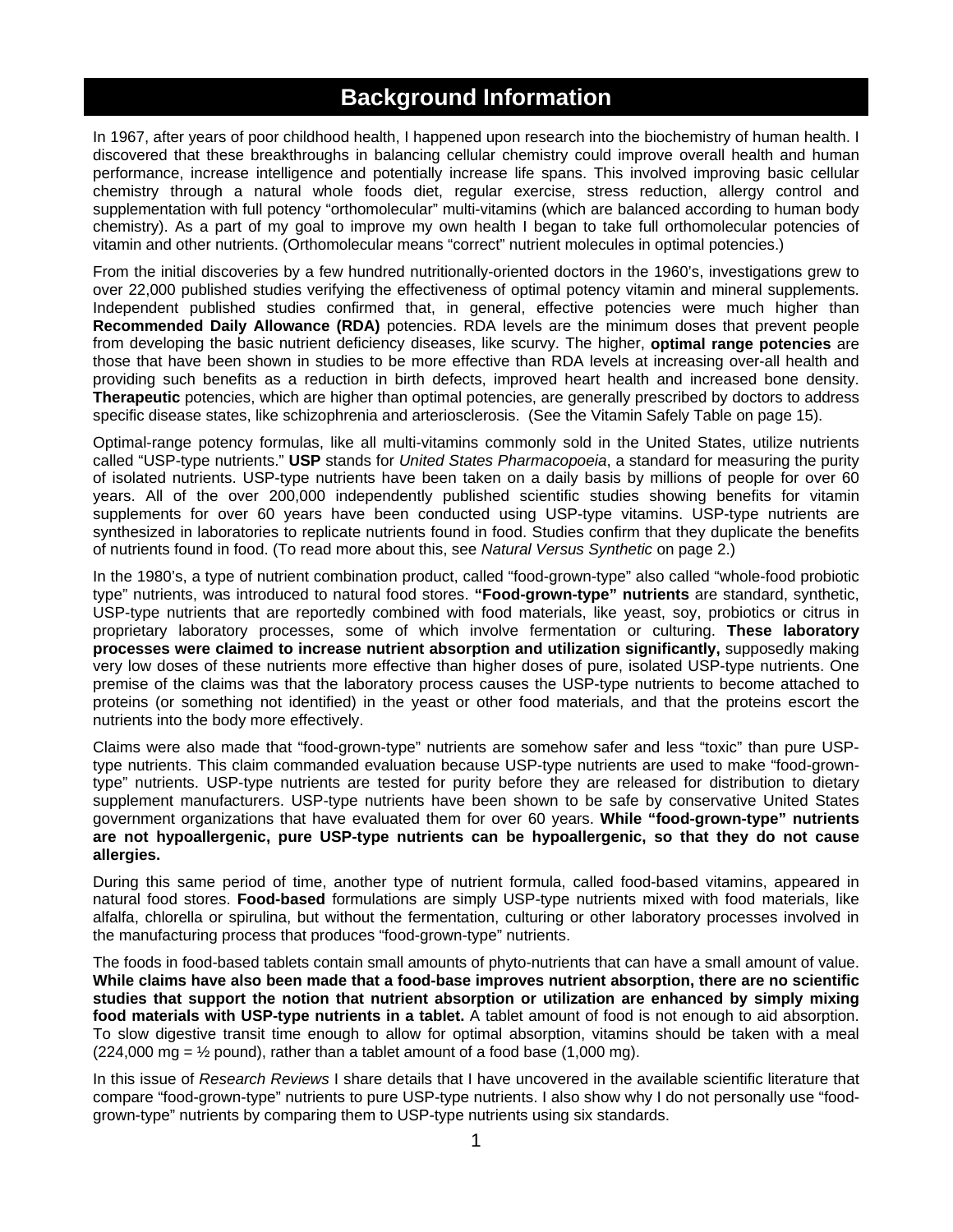#### **Ingredients Must Pass Six Standards**

- 1) Is it natural and normal to the human body?
- 2) Has it had a long history of safe use in humans?
- 3) Is it supported by science and/or traditional herbal wisdom?
- 4) Is it nutritionally effective?
- 5) Is it cost-effective?
- 6) Is it concentrated enough that one can obtain optimal potencies in a reasonable number of tablets?

### **Three Investigations: 1984, 1994, 2001**

In 1984, I investigated claims about "food-grown-type" nutrients to determine whether using them would be beneficial. **"Food-grown-type" nutrients were found to cost 8 to 14 times more than USP-type nutrients and require at least 4 to 8 times as many tablets to provide equal doses.** The nutrient doses in "foodgrown-type" formulas were and still are much lower than nutrient doses provided by optimal-range potency formulas. For instance, while an optimal-range potency multi-vitamin generally provides 1,000 mg or more of calcium per day, the highest potency "food-grown-type" multi-vitamin provides about 200 mg of calcium per day in six tablets,  $1/5<sup>th</sup>$  as much calcium. If I elected to use these products, I would no longer be able to use optimal-range potencies. This change would have to also justify the higher cost, the lower potencies of nutrients and the greater number of tablets required.

In addition, **the only studies I found that investigated "food-grown-type" nutrients were funded by "foodgrown-type" nutrient manufacturers.** I found no independent studies. The manufacturer-funded studies, while suggestive, did not adequately support claims that "food-grown-type" nutrients were better absorbed or were more effective than pure USP-type nutrients. I also had concerns about allergies to yeast and possible aggravation of other allergies. Therefore, I elected not to use "food-grown-type" nutrients.

Ten years later, in 1994, I again analyzed data regarding "food-grown-type" nutrients, this time to answer questions from friends on further claims that "food-grown-type" nutrients were more effective than USP-type nutrients. Again I found **no independent published scientific research** that showed enhanced effectiveness or absorption for "food-grown-type" nutrients. The cost was still high, actually even higher and the nutrient concentration still low, so I again elected not to use "food-grown-type" nutrients.

Seven years later, in 2001, because of new questions, I reviewed the available manufacturer-sponsored studies (three of the studies are reviewed later in this document), and examined new claims. I scanned the 11 million studies in the National Library of Medicine for studies about "food-grown-type" nutrients, and again found no independent studies. **I also found no published data supporting claims that the yeast in "foodgrown-type" nutrients would not cause yeast allergies.** I questioned scientists who were mentioned in promotional literature about "food-grown-type" nutrients and found that they did not know that their names were being used and disavowed association with the claims. I also reviewed a Federal Court ruling on the claim that "food-grown-type" nutrients were bonded to proteins. The court *"determined there is no scientific basis to conclude that ["food-grown-type"] vitamins are bonded to proteins."* I also discovered that in 1989, the National Nutritional Foods Association's (NNFA) Committee for Product and Label Integrity stated that claims for enhanced absorption of "food-grown-type" nutrients *"are not supportable and are not in the best interest of the health food industry."* 

As in 1984, because there were still many unanswered questions and concerns, and contrary information, and no independent scientific studies to support claims of superiority, I again elected not to use "food-grown-type" nutrients and continued to use only USP-type nutrients.

### **Claim: Natural Versus Synthetic**

One claim made about "food-grown-type" nutrients is that "food-grown-type" nutrients are said to be more "natural" than USP-type nutrients and that they are *"whole foods."*

While the words "food-grown-type" can create a first impression that they are extracted directly from whole fresh foods, like broccoli, kale or oranges, this is not the case. As was stated previously, to produce "foodgrown-type" nutrients, USP-type nutrients are introduced into cultures of yeast or other food materials. The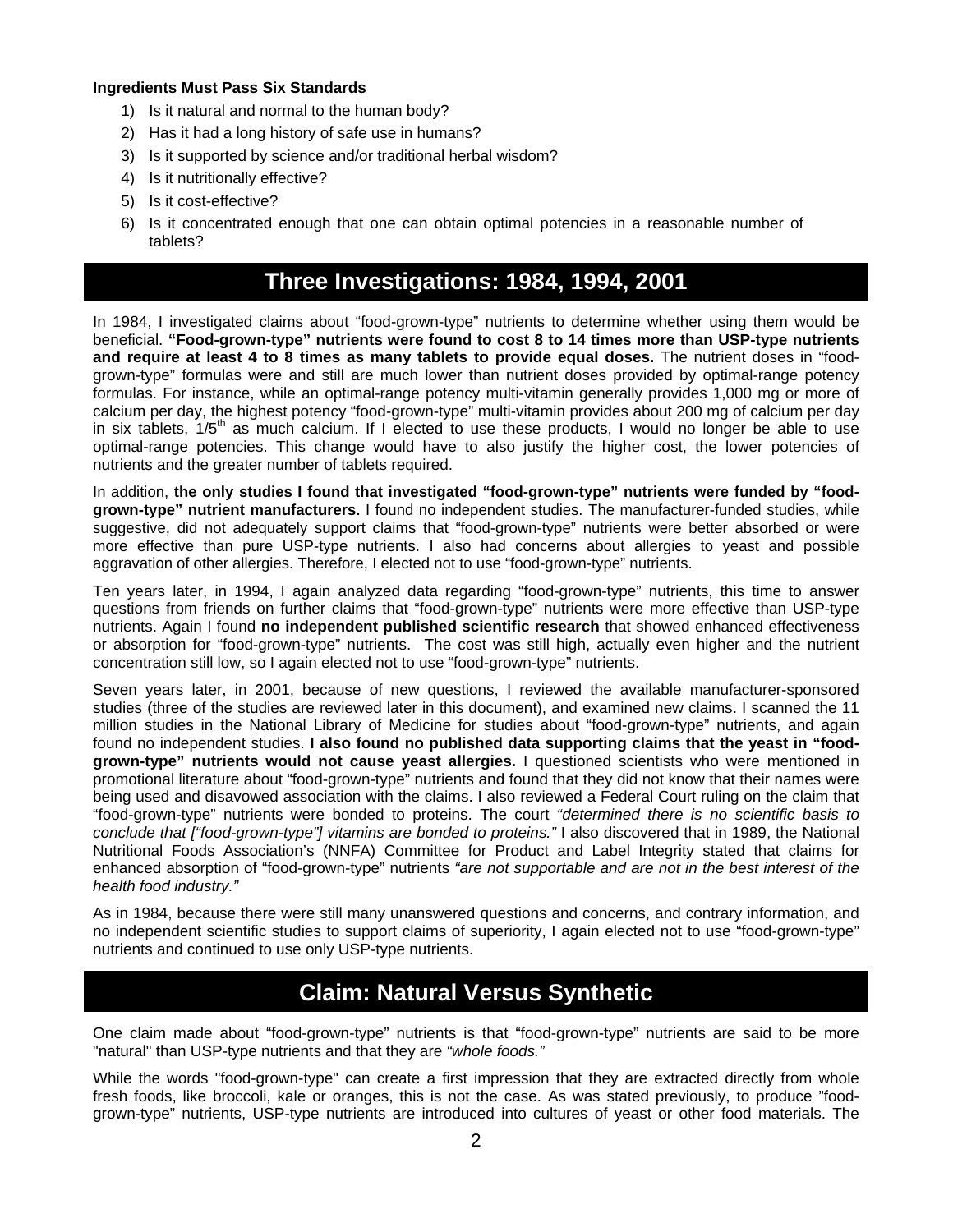cultures are dried and then used in dietary supplements as sources for the individual nutrients. These dried cultures are edible, therefore they are being called *"whole foods"* and "food-grown-type" nutrients.

**To be clear, all vitamins and minerals in multi-vitamins, whether combined with foods or herbs, are synthetic. "Food-grown-type" vitamins are no exception**.

Synthesis is simply defined as *"combining parts to make a whole."* **Laboratory synthesis replicates natural vitamin molecules.** USP-type vitamins are created this way. While synthesized molecules are sometimes misunderstood as being harmful or not producing beneficial effects, this is not the case. **In fact, all of the 200,000 published studies that have demonstrated the benefits of vitamin and mineral supplements for over 60 years have been conducted using synthesized USP-type nutrients, including studies of "foodgrown-type" nutrients.** 

As an example, one study of "food-grown-type" nutrients that was funded by a "food-grown-type" nutrient manufacturer confirms that "food-grown-type" calcium is produced by combining USP-type calcium chloride in a laboratory procedure with protein, starch, water, and yeast. (See a review of the study on page 5.) Combining several ingredients in a laboratory procedure to create another product is literally defined as "synthesis," so "food-grown-type" calcium is actually "synthetic" by definition.

According to *Hawley's Condensed Chemical Dictionary, 13th Edition,* the calcium chloride that is used to manufacture "food-grown-type" calcium is itself synthesized in a laboratory, usually by processing the most abundant natural form of calcium, calcium carbonate, in a chemical reaction with hydrochloric acid.

While marketing literature for "food-grown-type" nutrients often describe them as *"food"* or as *"100% whole food,"* something that is synthesized cannot literally be considered to be the same as whole food. Since "foodgrown-type" nutrients are created in a laboratory process like USP-type nutrients, they are also synthetic.

### **Claim: Superior Absorption**

People generally assume that "food-grown-type" nutrients absorb better than USP-type nutrients because it is assumed that nutrients in whole foods absorb better than USP-type nutrients. However, published studies show that only a few nutrients in foods absorb as well as USP-type nutrients. **See: http://www.michaelmooney.net/nutrientabsorption.html**

#### **Supplemental calcium absorbs similarly to calcium from kale, a green leafy vegetable.**

1. **Calcium from kale, a dark green leafy vegetable, known as a superior source of calcium, absorbed at 40.9% in one study.** (Heaney RP. Am J Clin Nutr 1990,1(4):656-657.)

Another study showed that **calcium carbonate absorbed at 39%.** [Sheikh MS. N Engl J Med 1987;317(9):532-536]

Yet another study showed that **calcium citrate also absorbed at 39%.** [Harvey JA, et al. J Am Coll Nutr (1990) Dec;9(6):583-587]

**Calcium from kale, a best calcium food source absorbed in the same basic range as calcium carbonate and calcium citrate, around 40%, in these studies.**

**While some nutrients in food absorb equally to USP-type nutrients, most nutrients in foods like folic acid, do not absorb as well as supplemental USP-type nutrients and** *are not as effective for critical benefits***, like reducing birth defects.** 

#### **Supplemental folic acid absorbs better than folic acid in foods.**

- 1. **Supplemental USP-type folic acid has been shown to absorb about 40% better than folic acid found in food.** (Neuhouser ML, et al. Absorption of dietary and supplemental folate in women with prior pregnancies with neural tube defects. J Am Coll Nutr 1998 Dec;17(6):625-630.)
- 2. **In one placebo-controlled study, 400 mcg of pure supplemental USP-type folic acid reduced homocysteine by 20%, while 400 mcg of folic acid from a plant-food source reduced it by only 9%.** Lower blood levels of the amino acid homocysteine are associated with lower incidence of spina bifida, a common birth defect. **Supplementing with USP-type folic acid is recommended to protect newborn babies from birth defects.** (Riddell LJ, et al. Dietary strategies for lowering homocysteine concentrations. Am J Clin Nutr 2000;71:1448-1454.)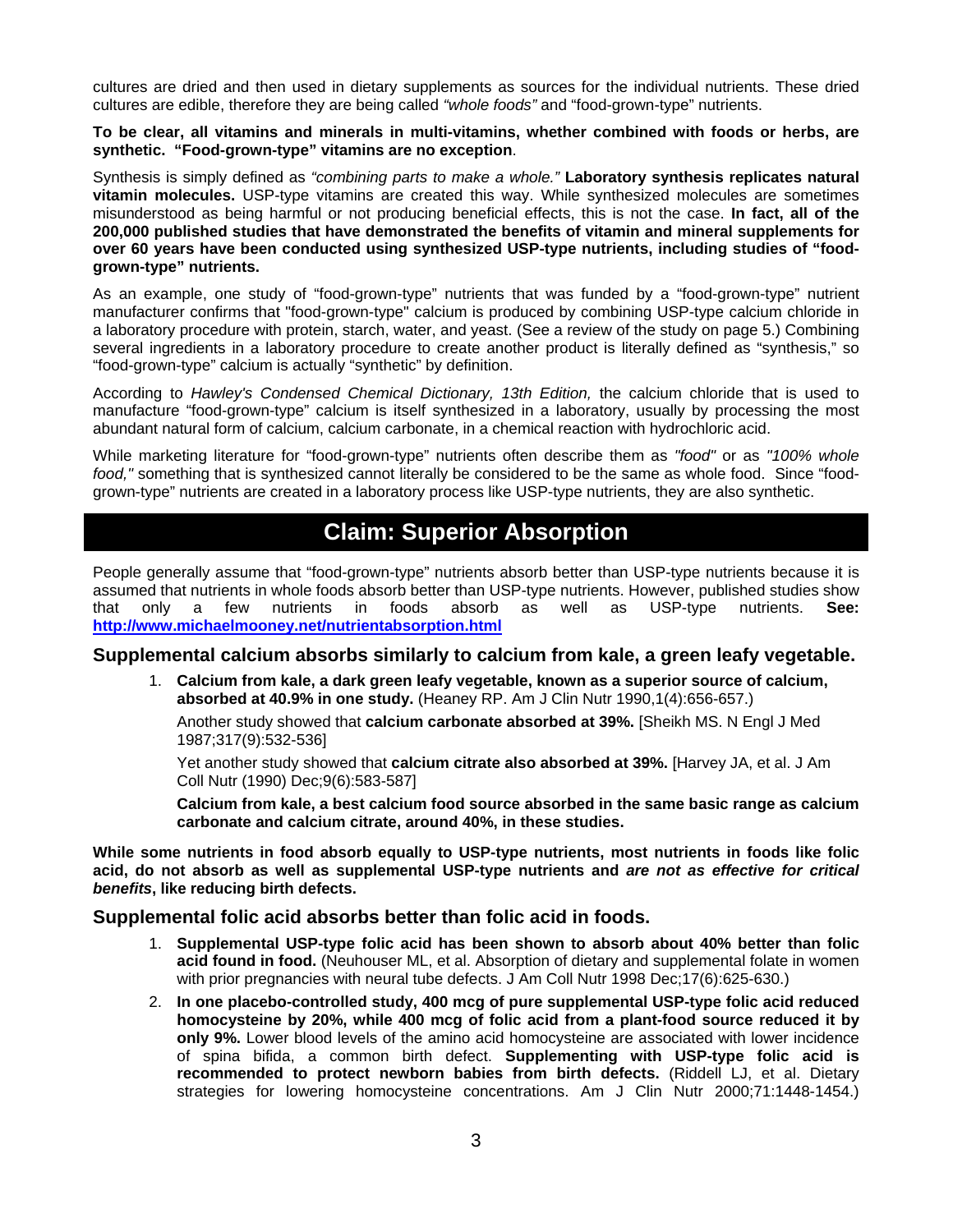#### **USP-Type Nutrients Have Been Investigated In Independent Studies "Food-Grown-Type" Nutrients Have Not**

While there are over 200,000 independent published scientific studies showing the safety and effectiveness of pure USP-type nutrients, I found **no independent published studies on "food-grown-type" nutrients**. Some small private studies of "food-grown-type" nutrients have been conducted, but all of the available published studies were funded by "food-grown-type" nutrient manufacturers and conducted by one paid researcher.

One of my six criteria for the use of an ingredient is that it must be supported by science. Small studies sponsored by manufacturers are not considered adequate by the scientific community to support use in humans. USP-type nutrients are supported by independent studies. "Food-grown-type" nutrients are not.

### **Comments About Studies Of "Food-Grown-Type" Nutrients**

There were more causes for concern and more questions unresolved after searching for studies and published data supporting claims about the enhanced effectiveness of "food-grown-type" nutrients over USP-type nutrients.

- 1. Only two studies on "food-grown-type" nutrients could be located in peer-reviewed medical journals that are accessible on Medline, the National Public Library of Medicine's database. Another study was published in a peer-reviewed journal that is not available on Medline. Four studies were published in a journal that did not appear to conform to peer-review standards that is not published any longer.
- 2. These seven studies and approximately 50 other papers that were not published in medical journals were conducted by one paid researcher and funded by "food-grown-type" nutrient manufacturers. All of the studies located involved only small human populations with limited reported data, were done using animals rather than humans, or were test-tube studies. Some of these reports were short (only a few paragraphs), not referenced, and abbreviated, apparently not meant for publication. No independent studies of "foodgrown-type" nutrients were found to have been published.
- 3. Other studies funded by a "food-grown-type" nutrient manufacturer were conducted by two other researchers, but they have neither published the results nor conducted more studies. In 1989, the text of a court case revealed that one of the researchers protested the use of their data, *"It becomes apparent that these [study] results have been manipulated for commercial purposes. I, therefore, insist that our names be excluded from further references, since these figures misrepresent a true depiction of our data... I feel it necessary that we be consulted before our names are used to fictionalize the true facts."* (US District Court, Northern District of Calif., No. C-88-20496-SW, Exhibit I, Jan. 18, 1985) The court then ruled that using the researchers' graphs was *"false advertising."* (Permanent Injunction: 7/25/89) This raises concerns that other data in studies of "food-grown-type" nutrients may be being manipulated for commercial purposes.
- 4. Studies of "food-grown-type" nutrients frequently used doses that were significantly higher than doses that can be provided in a reasonable number of tablets because of the amount of space "food-grown-type" nutrients require**.** A study of "food-grown-type" calcium, reviewed on page 5 investigated 500 mg of calcium. This would require 10 to 62 tablets of the available "food-grown-type" nutrient products. The study of "foodgrown-type" Vitamin C on page 7 investigated 500 mg and 2,000 mg doses, which require 2 to 8 tablets of "food-grown-type" Vitamin C, compared to 1 to 2 tablets of USP-type Vitamin C. One of my criteria for use of a product is that it must deliver optimal nutrition in a small number of tablets. USP-type nutrients require less tablets than "food-grown-type" nutrients to provide an equal dose.
- 5. Since the studies investigated much higher doses than are possible to include in "food-grown-type" nutrient tablets, these studies do not substantiate claims about the effects of low potencies of "food-grown-type" nutrients. Independent studies of low doses of "food-grown-type" nutrients have to be conducted and published in peer-reviewed journals to verify that there are any benefits. Thousands of studies have shown that higher potencies of nutrients are required to be effective. This may be why published human studies of "food-grown-type" nutrients use high potencies and not low potencies.
- 6. The manufacturer-funded studies, three of which are reviewed in this report, do not support the notion that "food-grown-type" nutrients are absorbed or utilized better in humans than USP-type nutrients or that the benefits they might deliver are equitable when compared to USP-type nutrients.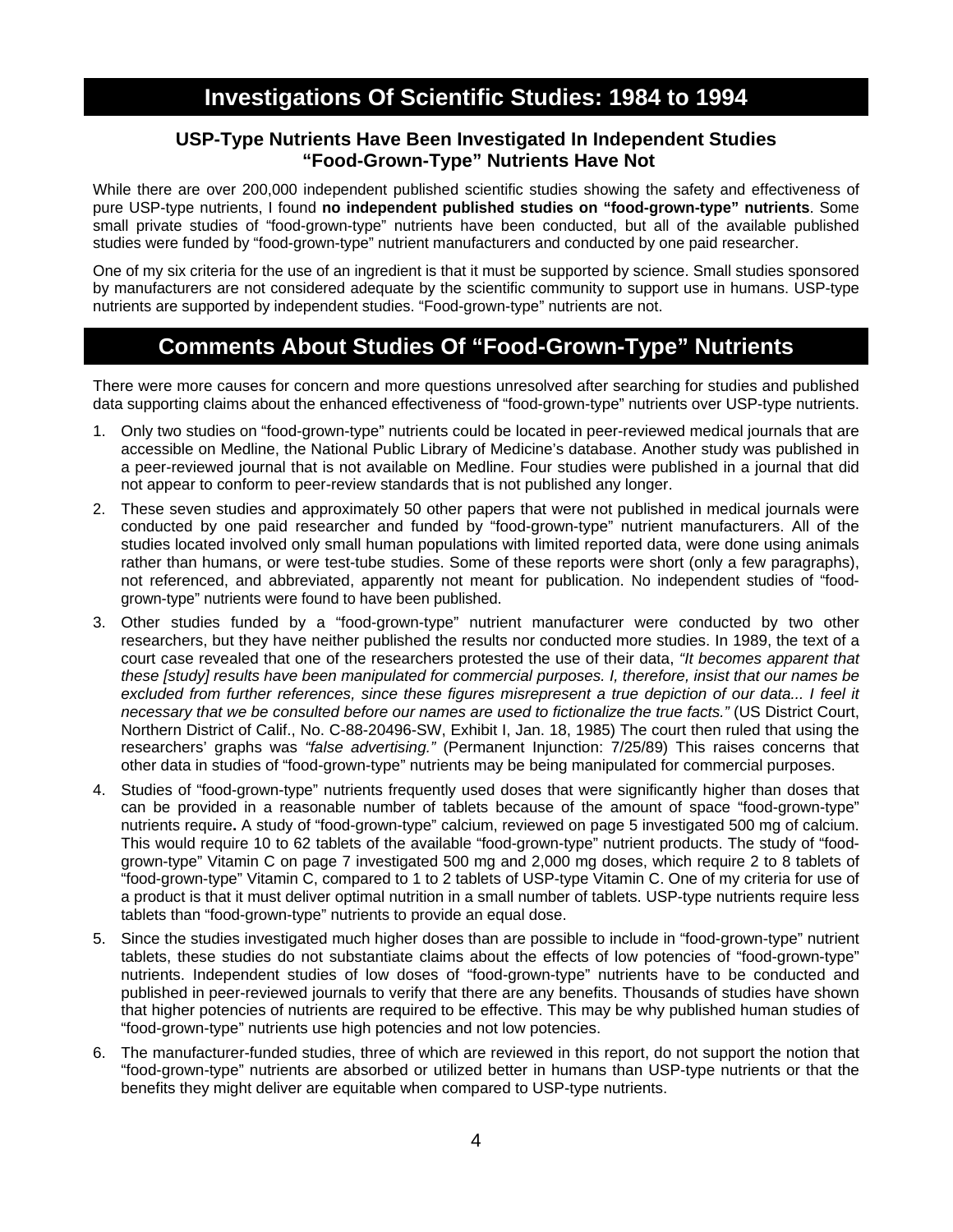### **A Closer Look At Three "Food-Grown-Type" Studies Study #1: "Food-Grown-Type" Calcium Versus Calcium Gluconate**

**Vinson JA, et al. Comparison of different forms of calcium on blood pressure of normotensive young males. Nutri Rep Int Sept 1987;36(3):497-501.** 

**Study # 1:** This study compared 500 mg of powdered "food-grown-type" calcium (which is synthesized from calcium chloride) with 500 mg of calcium gluconate. It provided data that asserted that "food-grown-type" calcium reduces diastolic blood pressure by 8.2%, while 500 mg of calcium gluconate did not have an effect.

It also stated that another study with 1,000 mg of a mixed calcium carbonate/lactate/gluconate product reduced diastolic blood pressure by 9%. While this might make the "food-grown-type" calcium product seem to be superior because it produced almost as much effect as the calcium carbonate/lactate/gluconate mixture at half the dose, 500 mg of a "food-grown-type" calcium product costs the consumer approximately 3 times more and requires about 3 times as many tablets as the 1,000 mg calcium carbonate/lactate/gluconate supplement, while producing slightly less effect (9% versus 8.2%). Most commercially available "food-grown-type" products contain far less than 500 mg of calcium (generally not more than 50 mg per tablet).

### **Calcium Absorption Comparison**

Regarding the question of absorption of "food-grown-type" calcium compared to USP-type calcium, the above study stated, *"The present study indicates that the ["food-grown-type" calcium at 500 mg] was more absorbed than the calcium gluconate, but the difference was not quite significant, due to the small number of subjects."*

*"Not quite significant"* is a specific scientific term that means that a study's results do not conclusively verify that there actually is any difference in absorption.

The study by Sheikh that is cited below, which was published in the peer-reviewed New England Journal of Medicine, showed that calcium gluconate absorbed at 27%, while calcium carbonate absorbed at 39%. Calcium carbonate was also noted as exhibiting somewhat superior absorption to calcium gluconate, and the difference was also *not considered to be "statistically significant."*

Sheikh MS, et al. Gastrointestinal absorption of calcium from milk and calcium salts. N Engl J Med (1987) Aug 27, 317(9): 532-536.

The lack of a *significant* difference in absorption between "food-grown-type" calcium and calcium gluconate in the Vinson study, and calcium carbonate's somewhat better, but also *non-significant difference* in absorption compared to calcium gluconate in the Sheikh study indicates that *there is probably no significant difference in absorption between "food-grown-type" calcium and calcium carbonate, because of their common relationship with calcium gluconate.*

Calcium carbonate requires only 2 medium-sized (1,350 mg) tablets to provide 1,000 mg of elemental calcium, while "food-grown-type" calcium requires about 16 tablets and costs the consumer 12 times more than calcium carbonate. In this regard, calcium carbonate appears to be a significantly better choice for use in dietary supplements.

My evaluation of how much "food-grown-type" calcium could be provided per tablet showed that "food-growntype" calcium is typically provided in doses of 8 to 50 mg of elemental calcium per tablet, because the "foodgrown-type" materials require so much physical space.

Therefore, it would take between 10 and 62 tablets to get the 500 mg dose used in this study.

Ten to 62 tablets per day equals between 2 and 8 bottles of 180 tablets (360 to 1440 tablets) per month of a "food-grown-type" product.

When this is considered, USP-type calcium carbonate or calcium citrate are more logical choices.

Additionally, while several independent peer-reviewed studies demonstrate that an optimal 1,000 mg dose of calcium carbonate can increase bone density in senior women and 1,200 mg can improve bone density in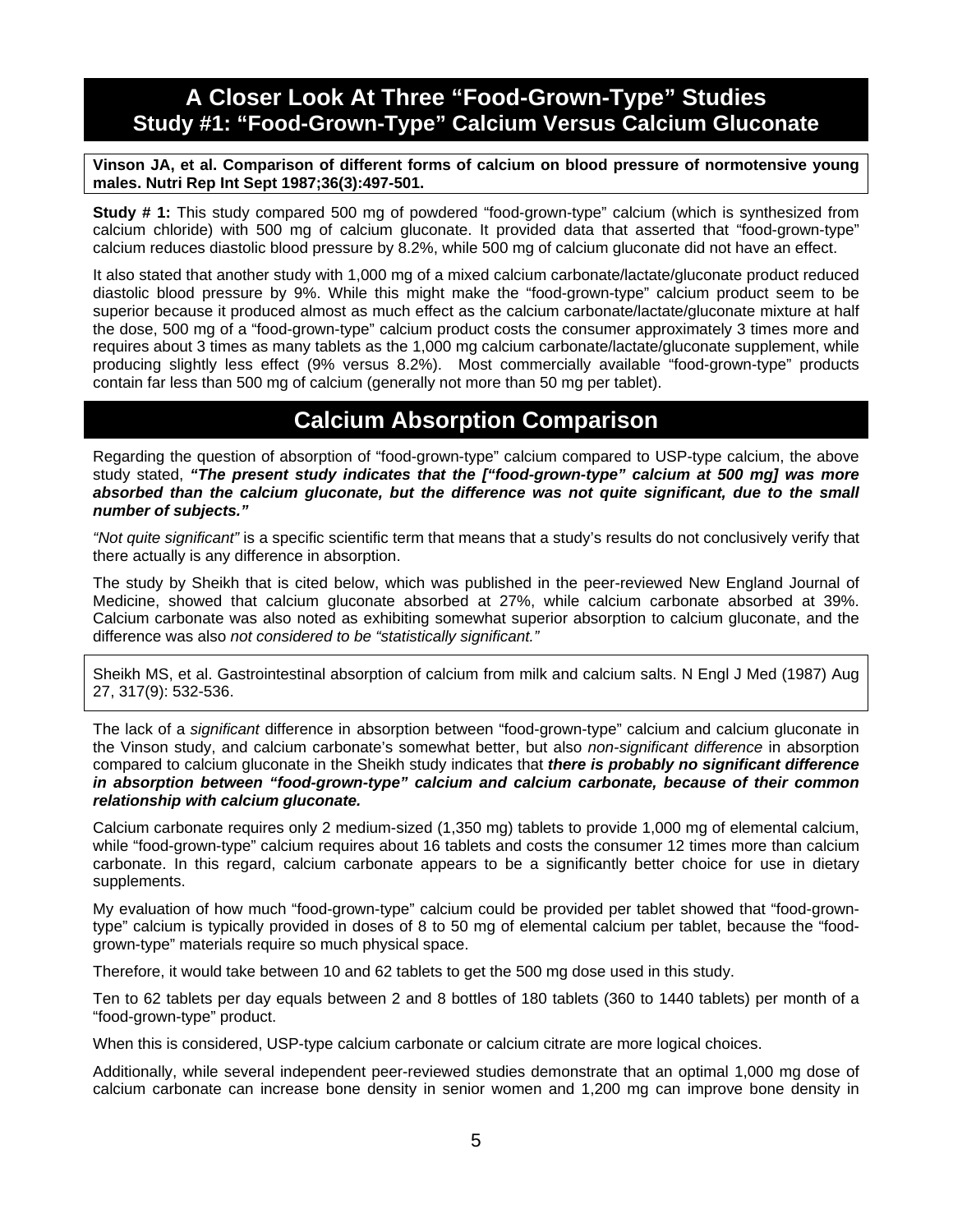newborn babies*,* there are no published studies that show any effect on bone density in humans with "foodgrown-type" calcium.

For those who would dismiss the idea that "food-grown-type" calcium might absorb equally to calcium carbonate because of an incorrect assumption that calcium carbonate does not absorb well, note that in 1999, calcium carbonate was conclusively shown to absorb equally to calcium citrate *when they are taken with food* by Dr. Robert Heaney, one of the most published calcium researchers. (Heaney RP, et al. Osteoporos Int, 9(1):19-23 1999.)

### **Studies Of Higher Doses Of Calcium Do Not Validate Low Doses**

**Important note: Studies that investigate 500 mg of "food-grown-type" calcium per day do not validate claims about the effectiveness of low doses (50 mg or 200 mg) of "food-grown-type" calcium.** 

Numerous scientific studies conclude that the effects produced by higher doses of nutrients may not occur at lower doses, especially very low doses.

### **Studies Verify The Need For Higher, Optimal Doses**

Dozens of independent published studies on calcium and its potential to preserve or build bone show that supplemental daily doses beginning at 1,000 mg or more of elemental calcium are required for healthy bone maintenance and bone density for adult women and even newborn babies, regardless of the source of calcium, calcium citrate, calcium carbonate, or calcium gluconate.

One study of 256 pregnant women showed that they ate an average American diet that provided less than 600 mg of calcium per day, and took a calcium carbonate supplement that provided 1,200 to 2,000 mg per day, their babies were born with as much as 15% more bone density than those babies whose mothers did not supplement with 1,200 mg or more of calcium carbonate per day. (See: Koo WW, et al. Maternal calcium supplementation and fetal bone mineralization. Obstet Gynecol 1999 Oct;94(4):577-582.)

Since the highest dose of "food-grown-type" calcium available provides only 50 mg per tablet, it would likely take 24 tablets of "food-grown-type" calcium to provide the amount of calcium that can optimize the bone health of newborn babies.

### **Common Foods Contain More Calcium Than "Food-Grown-Type" Products**

A cup of navy beans provides about 150 mg of calcium and a glass of milk provides approximately 100 mg of calcium.

The kinds of very low doses of nutrients that can be provided by "food-grown-type" materials can more easily be obtained from fresh whole food with supplemental USP-type calcium for considerably less cost.

#### **Independent Studies Of Vitamin C Confirm That Effectiveness Generally Begins At About 1,000 mg Per Day**

One study showed that senior women who took between 1,000 and 5,000 mg of pure, USP-type Vitamin C had about 5 percent better bone density over three years than women who took 500 mg or less per day. (Morton DJ, et al. Vitamin C supplement use and bone mineral density in postmenopausal women. J Bone Min Res 2001;16(1):135-140.)

A study from Harvard University showed that people who took 1,500 mg or more of pure, USP-type Vitamin C per day had about 21 percent less chance of developing kidney stones than people who took less than 500 mg per day (Gerster, H. No contribution of ascorbic acid to renal calcium oxalate stones. Ann Nutr Metab 1997;41(5):269-282.)

The Vitamin C study reviewed below investigated 500 mg and 2,000 mg of powdered "food-grown-type" Vitamin C compared to equal doses of pure USP-type Vitamin C. Typical "food-grown-type" multi-vitamin products only provide 25 to 250 mg of Vitamin C per tablet because of space limitations. USP-type Vitamin C is typically available at 1,000 mg per tablet.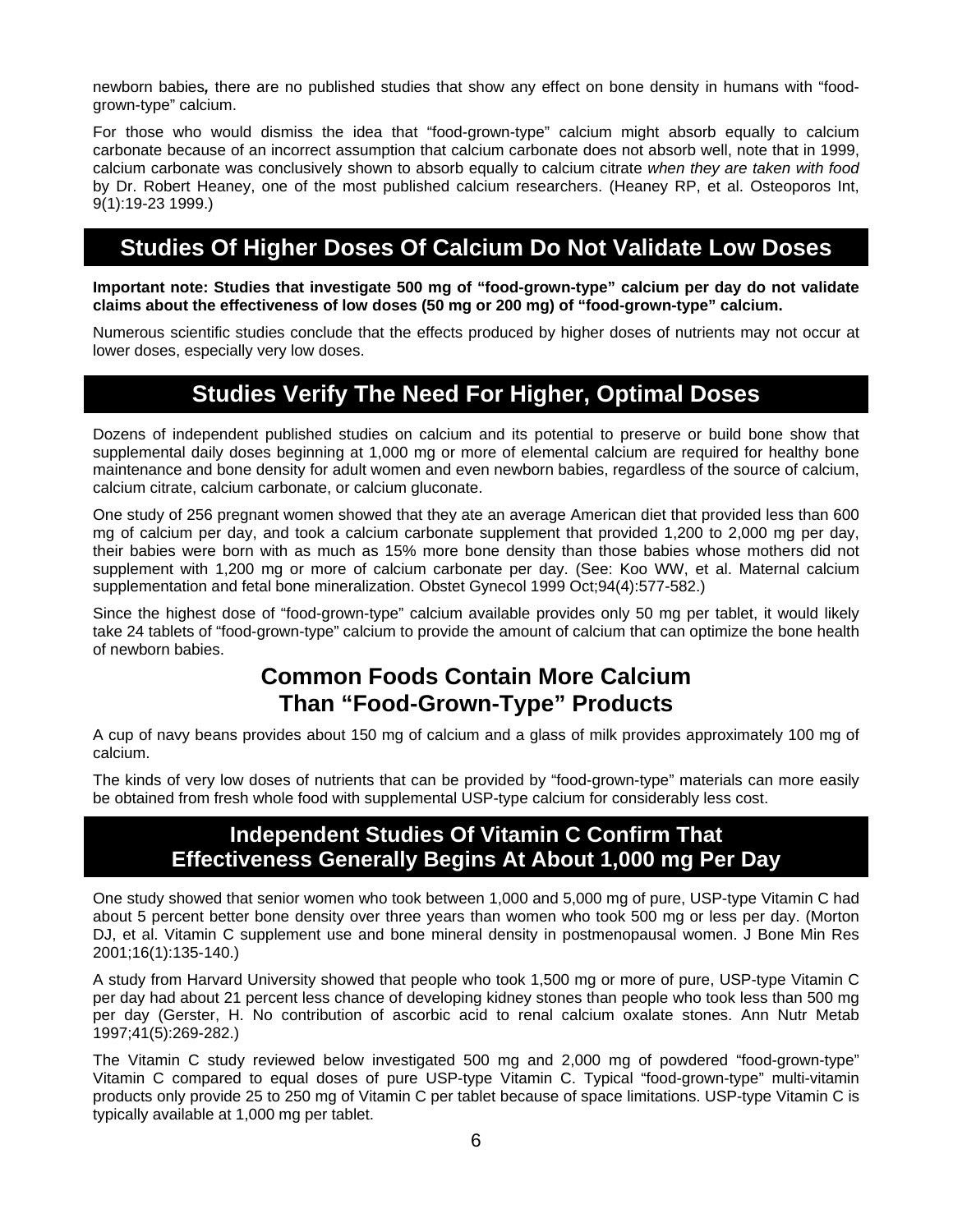### **Study #2: Vitamin C Absorption And Bio-Availability Comparison**

A study that appeared in a peer-reviewed journal answered questions about the absorption and bioavailability of USP-type Vitamin C compared to "food-grown-type" Vitamin C, which is produced in a laboratory process that combines USP-type Vitamin C with citrus and other materials. This study was also conducted by the same single paid researcher and was funded by a "food-grown-type" nutrient manufacturer.

#### **Vinson JA, et al. In-vitro and in-vivo reduction of erythrocyte sorbitol by ascorbic acid. Diabetes 1989 Aug;38(8):1036-1041.**

In three separate tests, "food-grown-type" Vitamin C and USP-type Vitamin C (ascorbic acid) were compared for how well they were absorbed into red blood cells and for their effect on the reduction of a sugar alcohol called sorbitol inside red blood cells. One measure of the efficacy of Vitamin C at the cellular level is a reduction of sorbitol in red blood cells. Reduction of sorbitol indicates that a Vitamin C supplement is bioavailable and utilized.

**Part 1:** In part one of this study, "food-grown-type" Vitamin C and USP-type Vitamin C were given to healthy (non-diabetic) subjects at 500 mg. (Tables 1a and 1b)

#### **Table 1a: Increase in Vitamin C Inside Red Blood Cells at 500 mg (non-diabetic subjects)**

| "Food-grown-type" Vitamin C                                         | 57.5% increase |  |  |
|---------------------------------------------------------------------|----------------|--|--|
| USP-type Vitamin C (ascorbic acid)                                  | 35.5% increase |  |  |
| Result: "Food-grown-type" Vitamin C exhibited 22% better absorption |                |  |  |

#### **Table 1b: Reduction in Red Blood Cell Sorbitol at 500 mg (non-diabetic subjects)**

|                                                                 | . .             |
|-----------------------------------------------------------------|-----------------|
| "Food-grown-type" Vitamin C                                     | 27.2% reduction |
| USP-type Vitamin C (ascorbic acid)                              | 12.6% reduction |
| Result: "Food-grown-type" Vitamin C reduced sorbitol 14.6% more |                 |

In the table above, at 500 mg, in healthy non-diabetic subjects, "food-grown-type" Vitamin C was somewhat better absorbed into red blood cells (22% more) and reduced sorbitol somewhat more effectively than USPtype Vitamin C (14.6% more). Since "food-grown-type" Vitamin C costs 10 times more (1,000%) and requires 4 times as many tablets (400%) as USP-type Vitamin C, *these slightly better measurements come at a considerable expense,* so the reported superiority is not equitable. A review of other "food-grown-type" nutrient studies shows no significant difference in effect, or similar small effects, for relatively high costs.

**Part 2:** The second part of the study provided data on the effect of 2,000 mg of USP-type Vitamin C, also in healthy subjects, but did not provide data on "food-grown-type" Vitamin C. (Tables 2a and 2b)

#### **Table 2a: Increase in Vitamin C Inside Red Blood Cells at 2,000 mg (non-diabetic subjects)**

| $\mathbf{u}$         | No.      |
|----------------------|----------|
| ″ Vitamin C          | provided |
| "Food-grown-type" v∴ | data     |
| <b>USP</b>           | $\%$     |
| ascorbic acid        | ാവം.     |
| '-tvpe               | increase |

#### **Table 2b: Reduction in Red Blood Cell Sorbitol at 2,000 mg (non-diabetic subjects)**

| $\mathbf{u}$                            | No.                                 |
|-----------------------------------------|-------------------------------------|
| ″ Vitamin C                             | provided                            |
| ood-grown-type"                         | data                                |
| . IOD<br>ascorbic acid<br>'-tvpe<br>uər | 56.1<br>$\frac{10}{6}$<br>reduction |

In Tables 2a and 2b, in non-diabetic subjects, USP-type Vitamin C at 2,000 mg (4 times 500 mg) increased red blood cell Vitamin C, not 4 times better, but 5 times better than "food-grown type" Vitamin C did at 500 mg.  $(291\% \text{ at } 2000 \text{ mg} \text{ versus } 57.5\% \text{ at } 500 \text{ mg} \text{.} 291\% \div 57.5\% = 5)$ 

**Comment:** This suggests that the relative absorption of USP-type Vitamin C in healthy non-diabetic subjects may be superior to "food-grown-type" Vitamin C as doses increase.

**Part 3:** In the third part of the study, the two forms of Vitamin C were given to diabetics, whose metabolisms are somewhat different than healthy individuals. (Tables 3a – b)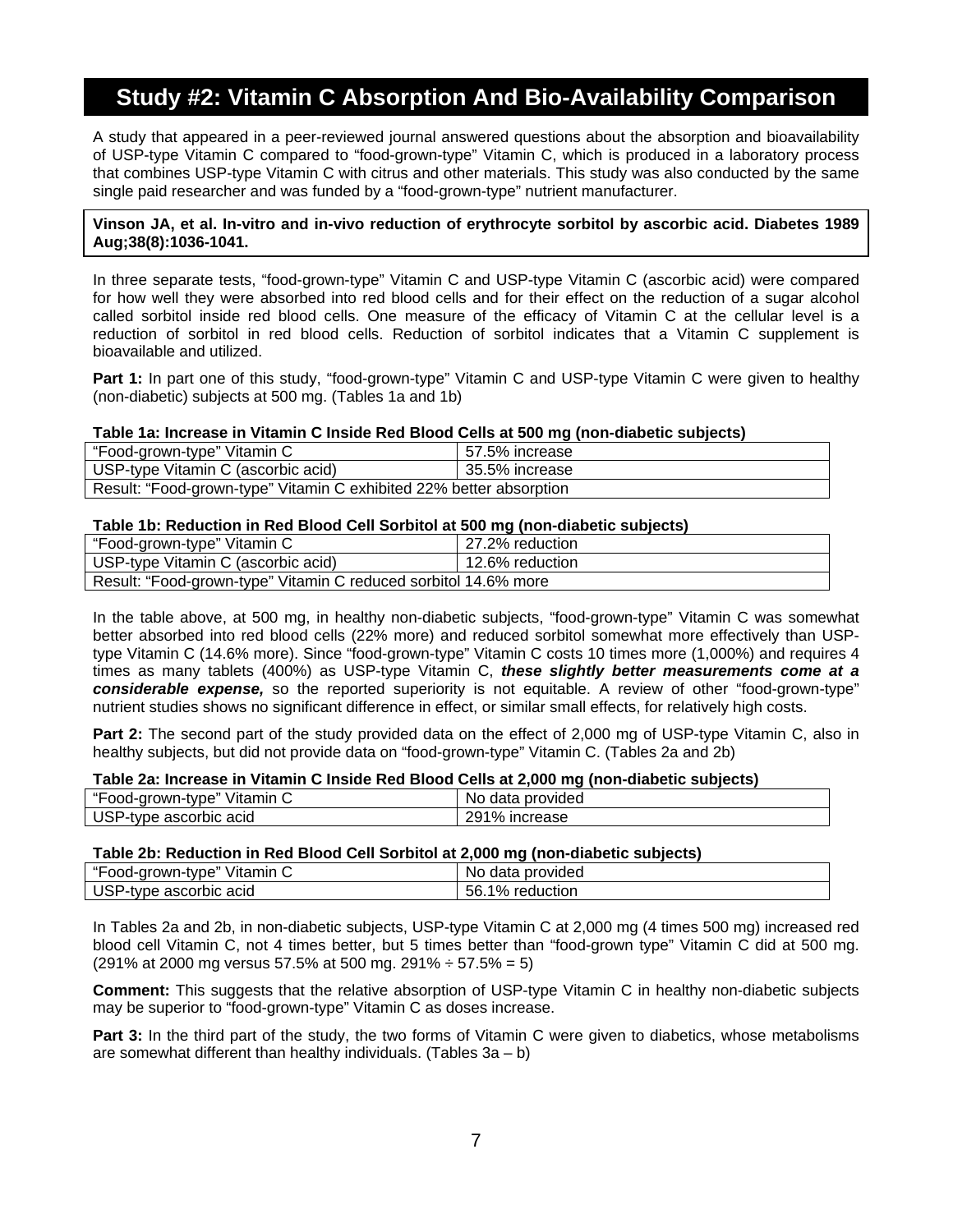#### **Table 3a: Increase in Vitamin C Inside Red Blood Cells at 2,000 mg (diabetic subjects)**

| "Food-grown-type" Vitamin C                        | 58.8% increase |
|----------------------------------------------------|----------------|
| USP-type ascorbic acid                             | 71.6% increase |
| Result: USP-type exhibited 12.8% better absorption |                |

#### **Table 3b: Reduction in Red Blood Cell Sorbitol at 2,000 mg (diabetic subjects)**

|                                             | --              |
|---------------------------------------------|-----------------|
| "Food-grown-type" Vitamin C                 | 41.3% reduction |
| USP-type ascorbic acid                      | 48% reduction   |
| Result: USP-type reduced sorbitol 6.7% more |                 |

At 2,000 mg, with diabetics, USP-type Vitamin C was 12.8% better absorbed into red blood cells and caused a 6.7% better reduction in sorbitol, while requiring  $1/4<sup>th</sup>$  as many tablets and costing  $1/10<sup>th</sup>$  as much as "foodgrown-type" Vitamin C. When the dose increased to 2,000 mg, USP-type Vitamin C was superior.

#### **Discussion And Summary Of The Vitamin C Study**

- 1. Vitamin C as USP-type Vitamin C is 10 times less expensive to the consumer than "food-grown-type" Vitamin C.
- 2. "Food-grown-type" Vitamin C requires 4 times more physical space than pure USP-type Vitamin C, so it takes 4 tablets to equal the amount of Vitamin C contained in 1 tablet of USP-type Vitamin C. 2,000 mg of USP-type Vitamin C requires two 1,100 mg tablets, while 2,000 mg of "food-grown-type" Vitamin C requires 8 tablets.
- 3. The study's data did not show a consistent advantage in absorption or the bioavailable effect of reducing sorbitol for either form of Vitamin C at two difference doses. However, USP-type Vitamin C requires 1/4<sup>th</sup> as many tablets and cost 1/10<sup>th</sup> as much as "food-grown-type" Vitamin C, so USP-type Vitamin C provides a much better cost for benefit received to the customer.

### **Study #3: Comparative Antioxidant Study Of Two Forms Of Co-Q10**

A concern about the use of "food-grown-type" Co-Q10 is that "food-grown-type" Co-Q10 costs the consumer over 13 times more than pure USP-type Co-Q10.

For this much difference in consumer cost, I require that there is solid scientific evidence verifying that the product is at least 13 times more effective than the USP-type version of the product. However, there are no human studies or independent published studies that support the claim that "food-grown-type" Co-Q10 is superior to USP-type Co-Q10. The only study available on "food-grown-type" Co-Q10 is a test-tube study that was funded by a manufacturer that has not been published in a medical journal.

A claim made about "food-grown-type" Co-Q10 in this study is that it has *"9.6 times more antioxidant activity than USP-type Co-Q10."* Another claim is that *"22 mg of "food-grown-type" Co-Q10 works better than 200 mg of USPtype Co-Q10." (A new claim being made is that it has 20 times more antioxidant activity than USP-type Co-Q10.)* 

I investigated the study that is used to support these claims. Here is our review of this five-paragraph nonpublished, un-referenced test tube (in-vitro) study. (A copy of this study, by Joseph Vinson, Ph.D., was obtained by calling a "food-grown-type" nutrient vendor.)

### **Considerations and Concerns About The Co-Q10 Study**

If the reported results of this non-published, un-referenced paper can be corroborated, this could be an extremely important nutritional breakthrough.

This test-tube (in-vitro) study does not include the specific results of the observations and data from the study, just notes from the undisclosed results that said that the antioxidant effects of "food-grown-type" Co-Q10 and USP-type Co-Q10 on LDL and VLDL cholesterol were calculated, with the final comment being that the "foodgrown-type" Co-Q10 molecules were 9.6 times stronger as an anti-oxidant than USP-type Co-Q10.

It is of concern that while this study presents conclusions that go beyond the bounds of well-known biochemistry, none of the calculations to arrive at them are included, and this paper has never been published in the scientific literature. It is also of concern that the author did not formalize this study with references, especially since he refers to one of his previous studies, but doesn't reveal where to find the study.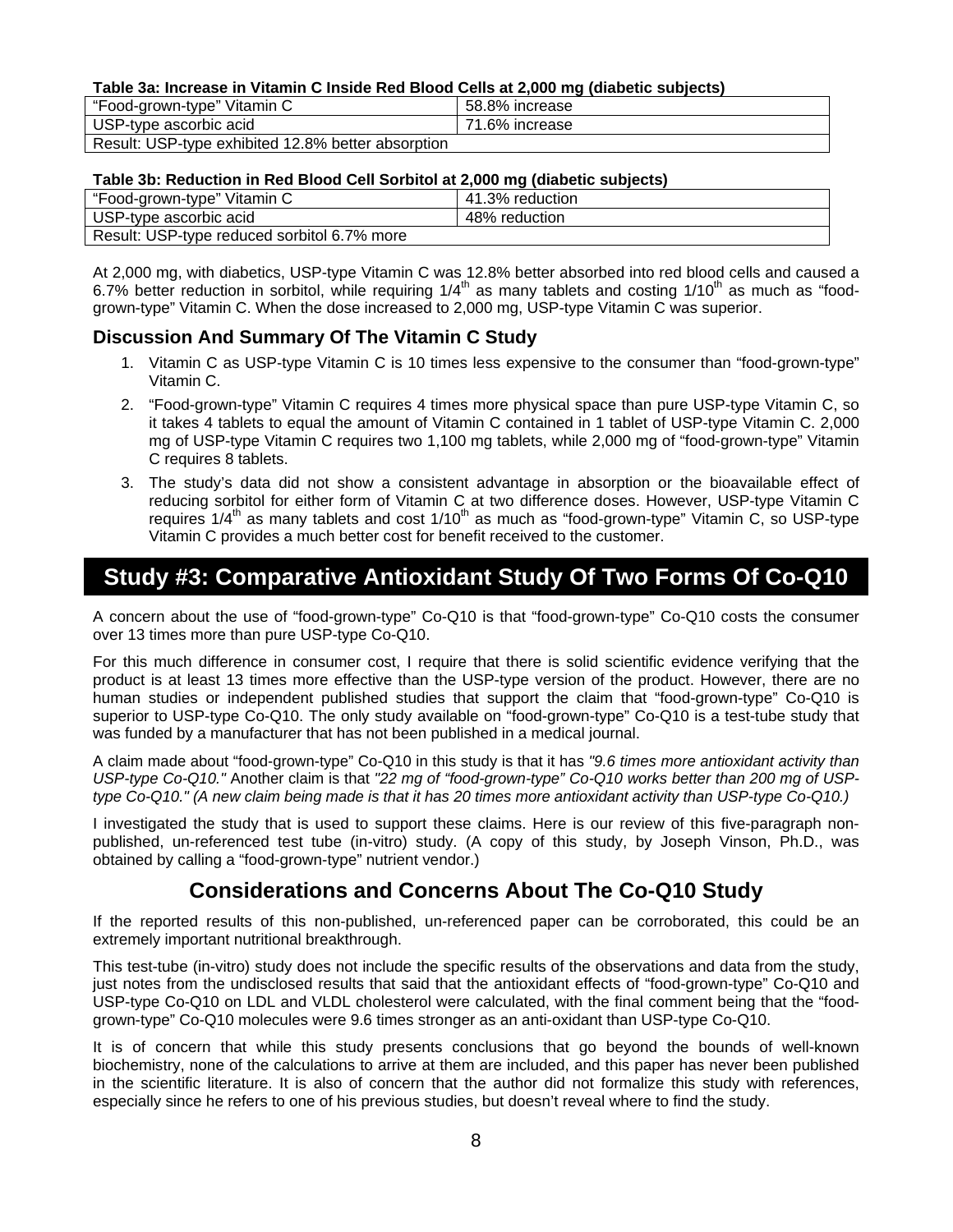Additionally, it is unclear how the type of anti-oxidant activities of Co-Q10 and its molecular functions can be increased 9.6 times.

For example, does the transfer of electrons associated with anti-oxidant activities proceed at 9.6 times the normal rate for the "food-grown-type" Co-Q10? Or is the "food-grown-type" Co-Q10 molecule somehow more rapidly "recharged" so that it can regenerate itself 9.6 times faster than USP-type Co-Q10 molecules?

Does the molecular function of "food-grown-type" Co-Q10 somehow change at the electron level because the molecule has been imbedded in the undefined "natural" "food-grown-type" matrix?

Is there some unknown substance in the "natural" "food-grown-type" matrix that inhibits the oxidative action of the pro-oxidant agent that was used to cause oxidation in the experiment, copper oxide, which would not inhibit oxidation caused by other pro-oxidants, like iron oxide? These are important, if preliminary, biochemical questions that need to be answered.

#### **If this discovery is real, then it is a multi-billion dollar discovery. One logical concern: Why is it tucked away, seemingly casually written, and used only for marketing purposes?**

This is significant because if there is some way that Co-Q10's anti-oxidant activity can be increased 9.6 times by manipulation of the molecule, then most probably, other nutritional molecules can be manipulated as well to increase anti-oxidant activity. This would be worthy of research not only in nutrients, but also for use in drugs.

If all "food-grown-type" nutrients demonstrate increased efficiency, why have the studies reporting these important findings only been done by one researcher paid by the "food-grown-type" companies?

Why has no other researcher, doctor or university published a study on "food-grown-type" nutrients that show these kinds of results in the approximately twenty years that "food-grown-type" nutrients have been available?

### **Part II of The Study: Stability of Two Forms of Co-Q10**

In this part of the study, the two forms of Co-Q10 were put in beakers and exposed to air for three months. As expected, the Co-Q10 molecules surrounded by the "natural" food-matrix were exposed to less oxygen than the plain USP-type Co-Q10 molecules that were directly exposed to air. The food-matrix covered Co-Q10 molecules were not oxidized as much as the Co-Q10 molecules that were exposed directly to air without the protection of the "natural" food-matrix.

At the end of 3 months, the raw pure Co-Q10 molecules degraded (oxidized) 20.6% more than the "natural" food-matrix-covered protected Co-Q10 molecules.

**Comment:** This shows that if an anti-oxidant, like Co-Q10, is kept out of contact with air because it is surrounded by materials that insulate it from oxygen, it will not degrade (oxidize) as fast as if it were left out in the air. The results might have been similar for USP-type Co-Q10 if the UPS-type Co-Q10 had been embedded in another insulating matrix made of any common food, such as peanut butter.

It is not explained how this part of the study applies to what happens during the few hours after Co-Q10 is ingested by humans (orally).

### **Bottom Line Consumer Cost Considerations**

"Food-grown-type" Co-Q10 typically costs \$39.90 per bottle of 30 capsules with 22 mg per capsule. Thus, the consumer cost of "food-grown-type" Co-Q10 is \$1.33 per 22 mg capsule, so it costs 5.13 cents per mg.

A commonly available USP-type Co-Q10 product (i.e. Jarrow Formulas Ultra Potent Co-Q10) costs 38 cents per 100 mg, so it costs 0.38 cents per mg, less than  $1/13^{th}$  as much as "food-grown-type" CO-Q10. (0.38 =  $1/13^{th}$  of 5.13.)

### **If It Really Is 9.6 Times More Effective**

If "food-grown-type" Co-Q10 really is 9.6 times more effective than USP-type Co-Q10, it will take only 10.4 mg to get the equivalent of 100 mg of USP-type Co-Q10. (100 mg divided by  $9.6 = 10.4$  mg)

Then the equivalent cost to the customer for the 10.4 mg of "food-grown-type" Co-Q10 that would equal 100 mg of USP-type Co-Q10 would be 53 cents.  $(10.4 \text{ mg} \times 5.13 \text{ cents per mg} = 53 \text{ cents.})$ 

As noted above, the cost of a 100 mg capsule of USP-type Co-Q10 (i.e. Jarrow Formulas Ultra Potent Co-Q10) is 38 cents for a 100 mg capsule.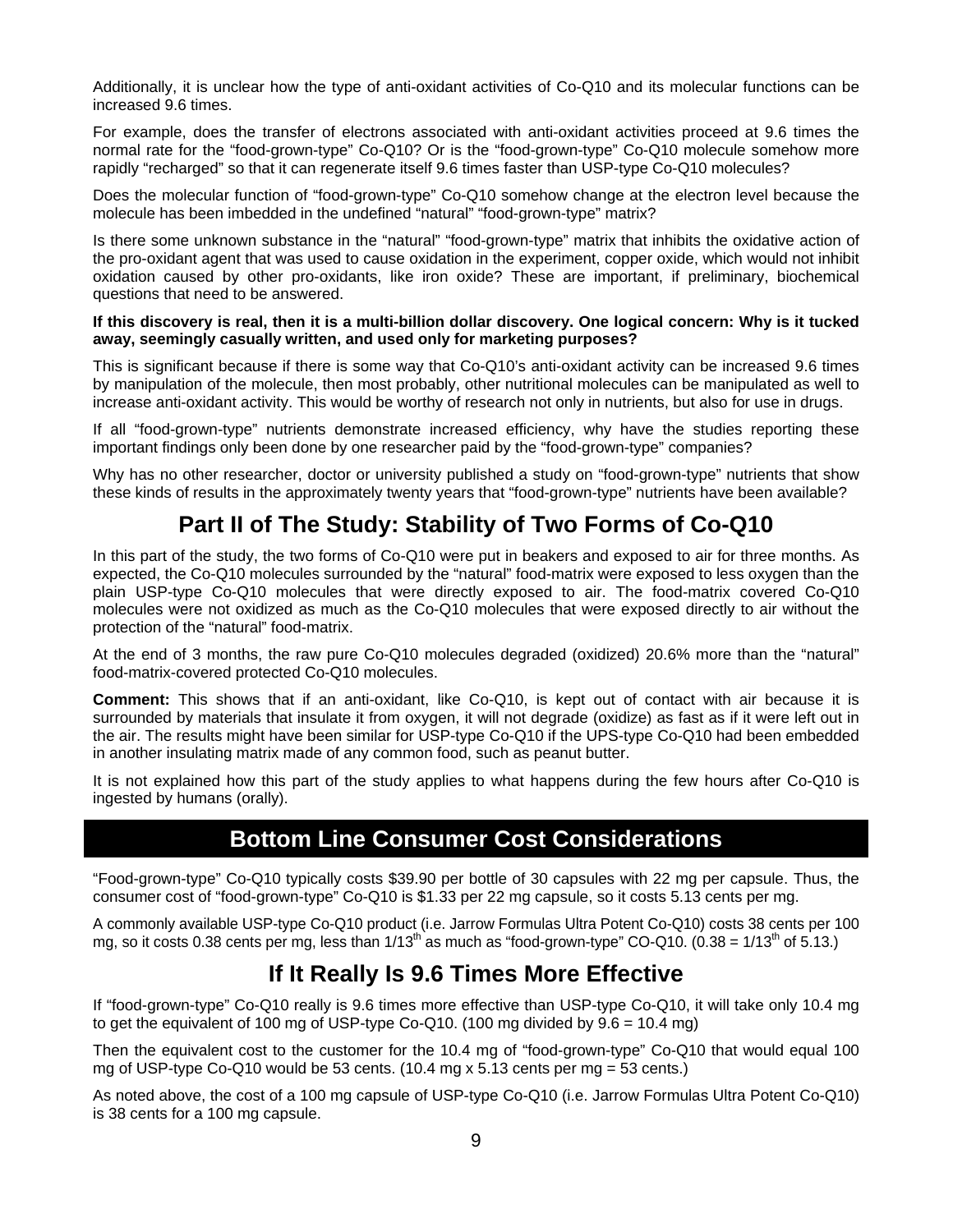If "food-grown-type" Co-Q10 really is 9.6 times more effective than USP-type Co-Q10, then it takes 53 cents worth of "food-grown-type" Co-Q10 to get the equivalent effect of 38 cents worth of the USP-type Co-Q10.

This means that the USP-type Co-Q10 product costs 15 cents less to get the same effective dose. (53 cents minus 38 cents = 15 cents) **In this scenario, the "food-grown-type" Co-Q10 is 39.4 percent more expensive than the USP-type Co-Q10. (0.38 divided by 0.15 = 39.4%)** 

### **If It Is Not 9.6 Times More Effective**

If the "food-grown-type" Co-Q10 is really not 9.6 times more effective than regular USP-type Co-Q10, and the test-tube (in-vitro) Vinson study does not actually apply to real live humans (in-vivo), then "food-grown-type" Co-Q10 is 13½ times (1,350%) more expensive than USP-type Co-Q10. (5.13 cents per mg divided by 0.38 cents per mg = 13.5) If this is correct, "food-grown-type" CoQ10 also requires 13½ times more capsules to provide an equivalent effect.

**No matter how it is calculated, "food-grown-type" Co-Q10 is far more expensive to the consumer than USP-type Co-Q10.** 

### **Consumer Cost Versus Proven Benefit Is A Consistent Concern**

This is a consistent consideration with the use of "food-grown-type" nutrients when they are compared to USPtype nutrients. The higher costs of "food-grown-type" nutrients are not justified by published studies, and the small numbers of commercially sponsored studies conducted on "food-grown-type" nutrients do not provide solid scientific support for claims of superior absorption or effects in humans. Additionally, no studies have been published by independent researchers.

A cost for benefit analysis of independent studies of USP-type nutrients shows significant benefits that require far fewer tablets for far less cost than "food-grown-type" nutrients.

### **Optimal Dose-Related Effects of Nutrients Require Higher Dosage**

While there are unfounded claims that the doses of typical USP-type nutrient dietary supplement formulas are "too high" and that "food-grown-type" nutrient formulas in very low doses are superior, over 22,000 independently published studies show the (higher) dose-dependent effect of nutrients. A specific threshold dose for the nutrient is necessary to produce an optimal effect, where a lower dose will not be effective. Such is the case with folic acid, an important nutrient for healthy childbirth.

Garcia-Morales MA et al. Peri-conception use of folic acid in the prevention of neural tube defect: current concepts. Ginecol Obstet Mex 1996 Sep;64:418-421.

**Comment:** This study stated that the incidence of birth defects (neural tube defects) is about 1.3 cases per 1,000 live births. *It also stated that doses of supplemental folic acid could reduce this birth defect by 40% at 400 mcg, and reduce it by 75% at 4,000 mcg. There was a clear higher dose-dependent effect on the reduction of birth defects.*

As the study on page 3 showed, USP-type folic acid in dietary supplements is absorbed about 40% better than folic acid from foods (in "food-form.") See: http://www.michaelmooney.net/nutrientabsorption.html

Note: Folic acid supplementation above 1,000 mcg per day should be accompanied by adequate Vitamin B12 supplementation. Pregnant women should consult their doctors about this.

#### **A review of six of the thousands of studies that show a clear dose-dependent beneficial effect for USP-type nutrients. Appropriate doses provide optimal benefits.**

#### 1. **Premenstrual Syndrome:**

A study of 630 women showed that while 40 mg of Vitamin B6 produced no significant benefit, **100 mg to 150 mg reduced PMS symptoms in about 66% of the women**, while **160 mg to 200 mg of Vitamin B6 reduced PMS symptoms in about 79% of the women.** (Brush MG, et al. Pyridoxine in the treatment of premenstrual syndrome: a retrospective survey in 630 patients. Brit J Clin Pract 1988;l42(11):448-4562.) Consult your doctor about the use of higher dose Vitamin B6 for PMS.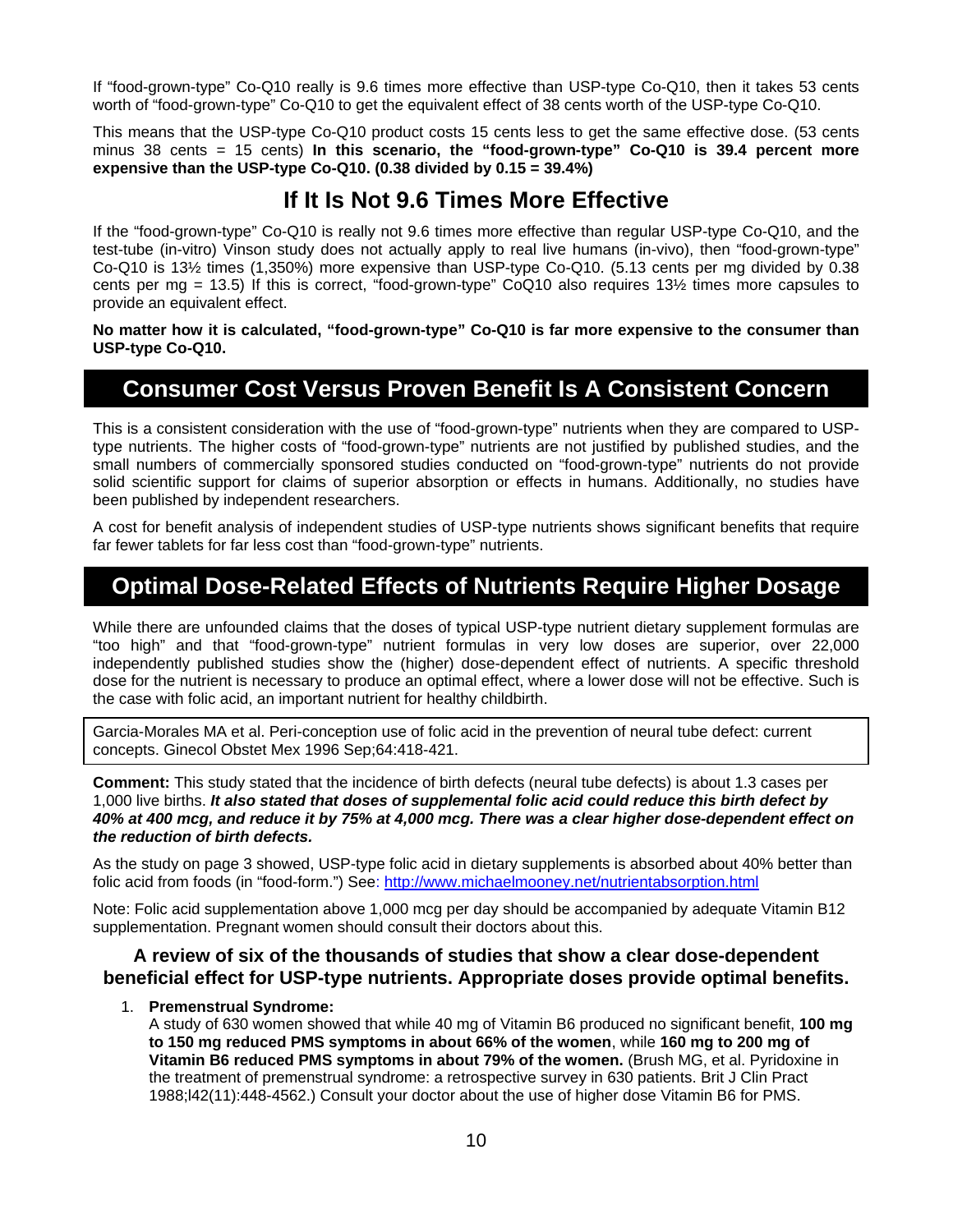#### 2. **Cardiovascular Health:**

A study of 600 people that was presented at the American Heart Association  $41^{\text{st}}$  Annual Conference on Cardiovascular Disease Epidemiology and Prevention, March 8, 2001 (Dwyer, et al.) showed that **doses of Vitamin E below 400 IU per day were not effective in maintaining artery wall health, while Vitamin E doses from 400 IU to 1,500 IU were beneficial***.*

#### 3. **Healthy Arteries:**

Another study showed that 400 IU, 800 IU and 1,200 IU of supplemental USP-type Vitamin E reduced cholesterol oxidation that can contribute to artery wall damage, while 60 IU and 200 IU did not produce an effect. (Jialal I, et al. The effect of alpha-tocopherol supplementation on LDL oxidation. A doseresponse study. Arterioscler Thromb Vasc Biol 1995 Feb;15(2):190-198.)

#### 4. **Bone Density:**

**As mentioned on page 6, a three-year study showed that women who took between 1,000 mg and 5,000 mg of supplemental USP-type Vitamin C per day had 5% greater spinal bone density than women who took 500 mg or less.** (Morton DJ, et al. Vitamin C supplement use and bone mineral density in postmenopausal women. J Bone Miner Res (US), Jan 2001;16(1):135-40.)

#### 5. **Bone Density:**

**A two-year placebo-controlled study of three groups of senior women showed that those who received 1,000 mg of supplemental USP-type calcium carbonate per day added to the 683 mg of food-calcium from their diet (total = 1,683 mg of calcium per day) ended the study with 4.8% greater bone density than women who received only 683 mg of food-calcium from their diet.**

The group that received only 683 mg of food calcium per day from their diet **lost 3% of their greater bone density.** The group that received 683 mg of food calcium per day from their diet plus four glasses of milk (total calcium intake 1028 mg) **lost 1.5% of their greater bone density.** But the group that received a total of 1,683 mg of daily calcium from their diet plus calcium carbonate **"***suffered no bone loss and gained a significant increase in spinal and femoral neck bone mineral density"***.** (Storm D, et al. Calcium supplementation prevents seasonal bone loss and changes in biochemical markers of bone turnover in elderly New England women: a randomized placebo-controlled trial. Clin Endocrinol Metab, 83(11):3817-25 1998.)

**The researchers said that not having enough calcium** *"…was the strongest predictor of hip bone loss."*

#### 6. **Bone Density and Reduced Risk of Fracture:**

Another study of senior women *and* men, 65 or older, stated that **lower calcium doses were not effective to reduce bone loss and reduce the risk of fracture,** because they are *"…substantially lower than [calcium intake] that human physiology is adapted to by evolution."*

*"Supplemented intakes (of calcium) of 1300 to 1700 mg per day have been shown to arrest agerelated bone loss and to reduce fracture risk in people 65 and older."* The study also stated, *"Supplemental [calcium] intakes of 2400 mg per day can restore the setting of the parathyroid glands to young adult values."* (Heaney RP. Calcium needs of the elderly to reduce fracture risk. J Am Coll Nutr 2001 Apr;20(2 Suppl):192S-197S.)

Improved parathyroid function to *"young adult values"* can reduce the loss of calcium from bone and bone loss, which reduces the rate of fractures and other health problems over the long term.

This makes sense when it is considered that evolutionary studies by Eaton and Conner have indicated that humans are adapted by evolutionary need to obtain approximately 1,600 to 2,100 mg of calcium per day from food to stay healthy. This is approximately how much calcium we would get each day from foraging for food in the wild. (Eaton, et al. N Engl J Med 1985 Jan 31;312(5):283-289.)

### **Third Investigation: 2001**

### **Committee For Product Label and Integrity Report National Nutritional Foods Association (NNFA)**

During my final investigation, I examined a 22-page 1989 NNFA-commissioned report on "food-grown-type" nutrient claims, entitled *"Preliminary Evaluation of Claims for 'Food Form' Nutrients."* In the report, Burton Kalman, Ph.D., the Director of Research for the National Nutritional Foods Association (NNFA), a non-profit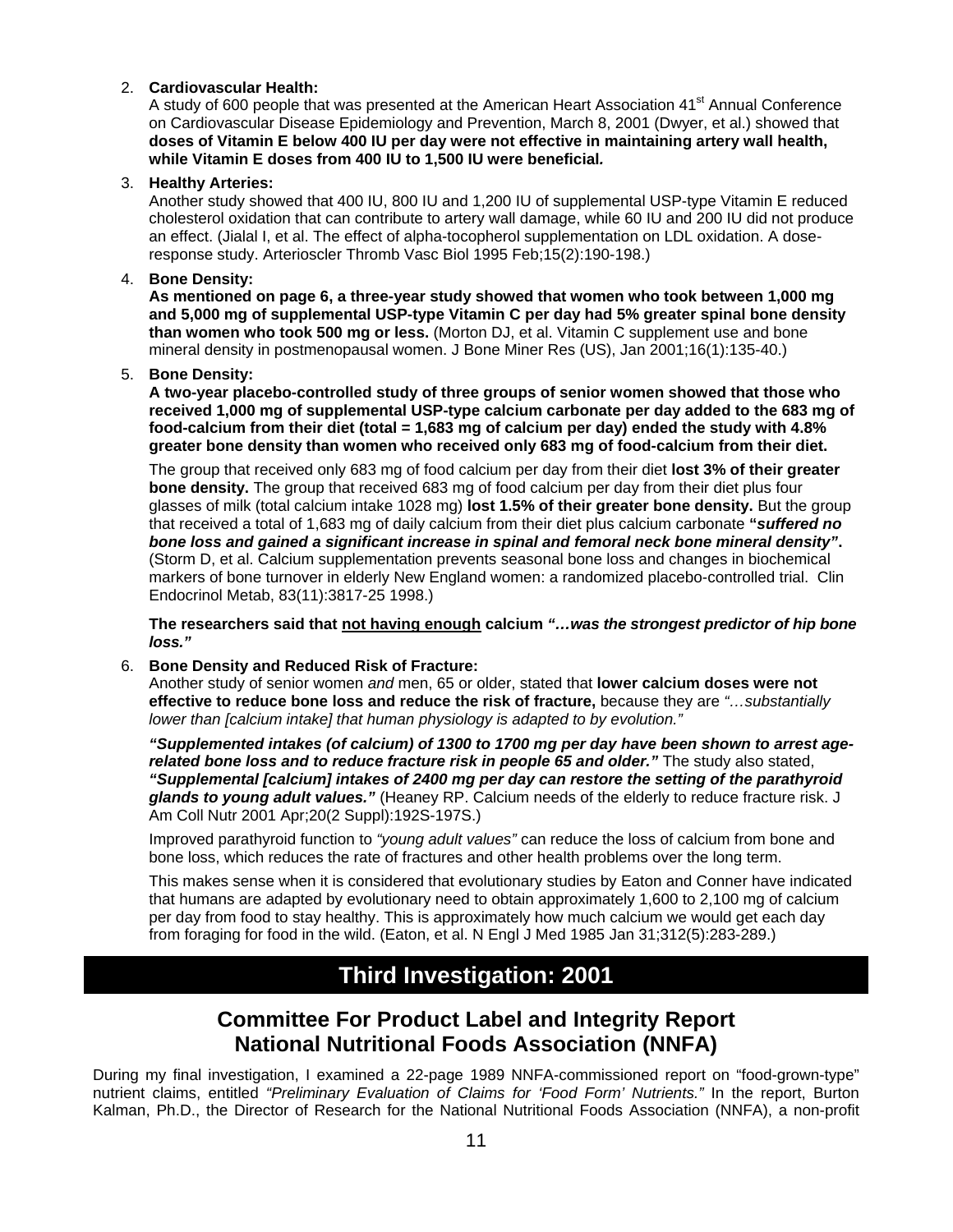natural products industry trade organization, stated that the advertising claims made about protein carriers described in "food-grown-type" nutrient literature are not supported by science.

- *1.* The report was commissioned because the NNFA Committee for Product and Label Integrity (COMPLI) had concerns *"regarding certain advertising claims of superior bioavailability of ["foodgrown-type"] products…"*
- 2. Dr. Kalman wrote the 22-page report after he reviewed all the literature that was available, and spoke to a number of scientific researchers, including Dr. Joseph Vinson, the only researcher who continues to study "food-grown-type" nutrients.
- 3. Dr. Kalman referred to other studies of "food-grown-type" nutrients that were conducted by two other researchers noted on page 4, saying that their *"…results had been misused… through an improper method of calculating percentage differences." Dr. Kalman also stated that the doctors complained that the "interpretation of [their] work does not represent a true picture of [their] findings and I agree."*

Dr. Kalman summarized his conclusions,

 *"It is my conclusion that the claims for the superiority of these "food form" supplements are not supported by the data presented by the companies which sell them."* 

### **Protein Carriers For Nutrients Are Created In Intestinal Cells, Not Derived From Foods Or "Food-Grown-Type" Nutrients**

After analyzing claims about protein carriers and absorption of "food-grown-type" nutrients, NNFA's report by Dr. Kalman said:

*"There are frequent references in [the company's] literature to carrier proteins, the need for protein for absorption of nutrients and the significance of incomplete enzymatic digestion of protein in the gut prior to absorption. Carrier proteins are highly specific proteins, which are involved in the absorption of some nutrients. They are produced in the cells lining the intestinal tract; they are not derived from foods."* 

Upon reviewing Dr. Kalman's report, the NNFA committee issued an official NNFA report, in which it stated:

 *"It is the Committee's opinion that such current advertisements by firms promoting food-like supplements as …* 

*"…absorbed up to 5 times more and retained up to 16 times more than ordinary vitamins."* 

 *and other claims of product uniqueness and superiority, such as,* 

*"… proven 13 times better than any other Vitamin C…"* 

 *are not supportable statements and are not in the best interest of the health food industry.* 

 *We request these advertisements cease immediately until such time as they are properly substantiated."* 

#### **This report was** *e***ndorsed by National Nutritional Foods Association Board of Directors, July 13, 1989.**

The NNFA report was located in the court case that dealt with claims being made about "food-grown-type" nutrients, that is referred to on page 2. (US District Court, Northern District of California, No. C-88-20496-SW).

In this court case, Dr. Joseph Vinson, the single researcher who continues to study "food-grown-type" nutrients, stated that he was not aware of any product, (including a "food-grown-type" nutrient product) which has a protein bound to a vitamin. (Plaintiff's Exhibit 7, Vinson Deposition 85:6-19.)

After all data had been reviewed, the U.S District Court stated that [vendors of "food-grown type" nutrients] *"…shall cease advertising, stating, publishing or in any way implying that any ["food-grown-type"] products contain vitamins bound to proteins, or that any ["food-grown-type" product] is in any way revolutionary, unique or chemically different as a result of claimed protein bonding…. This court has preliminarily determined there is no scientific basis to conclude that ["food-grown-type"] vitamins are bonded to proteins…"* This ruling was finalized on July 25, 1989, Exhibit D.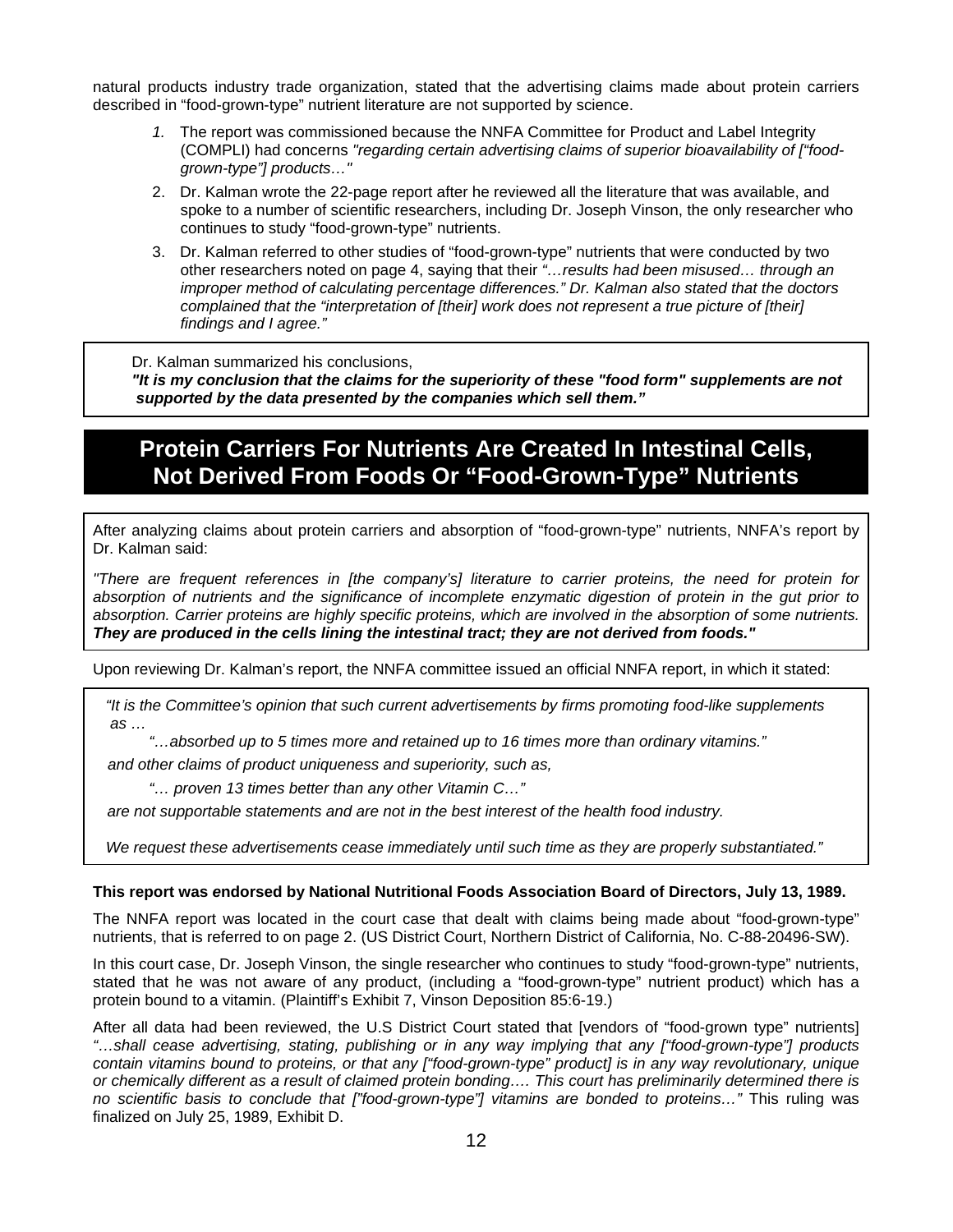In Exhibit 2, dated July 27, 1989, the court also noted that advertisements were to "*…stop claiming that over 50 studies confirmed the superior absorption rates of the products…"*

### **Scientists Quoted In Promotional Literature Do Not Support Claims**

In our final investigation, I also contacted the two living scientists who have been quoted in "food-grown-type" promotional literature to find out more about their research.

Some "food-grown-type" promotional literature quotes from the works of these scientists to describe unique protein carriers in "food-grown-type" nutrients that are claimed to cause increased absorption and utilization of "food-grown-type" nutrients compared to USP-type nutrients.

The two scientists are the 1999 Nobel Prize winner in physiology and medicine, Dr. Gunter Blobel, who conducted groundbreaking work on protein transport mechanisms in the body, and molecular biologist Dr. Thomas O'Halloran, who conducts research on metallochaperone proteins. Some promotional materials state that claims about protein carriers *"have now been proven by the work of Dr. Blobel and Dr. O'Halloran."* 

I contacted these scientists to get more information about their research with "food-grown-type" nutrients. Upon seeing promotional literature with references to their work as supporting "food-grown-type" nutrient claims, Dr. Blobel and Dr. O'Halloran each denied being involved with or doing any research related to or supporting "foodgrown-type" nutrients. Below are their statements:

*"I know nothing of this, and have not endorsed anything of the kind."* 

Dr. Thomas O'Halloran, Northwestern University, Evanston, Illinois March 30, 2001

 *" …statements about me in their promotional literature are utter nonsense and misleading."* 

 *"My work on protein carriers has nothing to do with their products, and what they are saying about their products having protein chaperones is not supported by my work."* 

> Dr. Gunter Blobel, Rockefeller University, Syracuse, New York. 1999 Nobel Prize Winner in Physiology and Medicine April 29, 2001

Instead of the work of these researchers supporting claims about "food-grown-type" nutrients, these scientist's statements removed a major support for promotional statements and raise even more questions about the integrity of claims being made about "food-grown-type" nutrients.

#### **Summary And Conclusions Of My Analysis**

1. "Food-grown-type" nutrients are not derived from foods. They are synthesized in laboratory processes using pure USP-type nutrients. In this regard they are produced through more steps of synthesis than pure USP-type nutrients.

2. No independent studies that investigate "food-grown-type" nutrients could be located. All available published studies were commercially sponsored studies, funded by "food-grown-type" raw materials manufacturers.

3. All available published studies that investigate "food-grown-type" nutrients have been conducted by one paid researcher.

4. Another paid researcher stated that his study results were being *"…manipulated for commercial purposes."* A U.S. Court ruled that this use was *"false advertising"* and that his studies could no longer be used in advertising.

5. The court also ordered the cessation of claims about protein bonding causing enhanced absorption.

6. An NNFA report found claims about enhanced absorption and superiority of "food-grown-type" nutrients and protein carriers *"not supportable"* and *"not in the best interest of the health food industry".*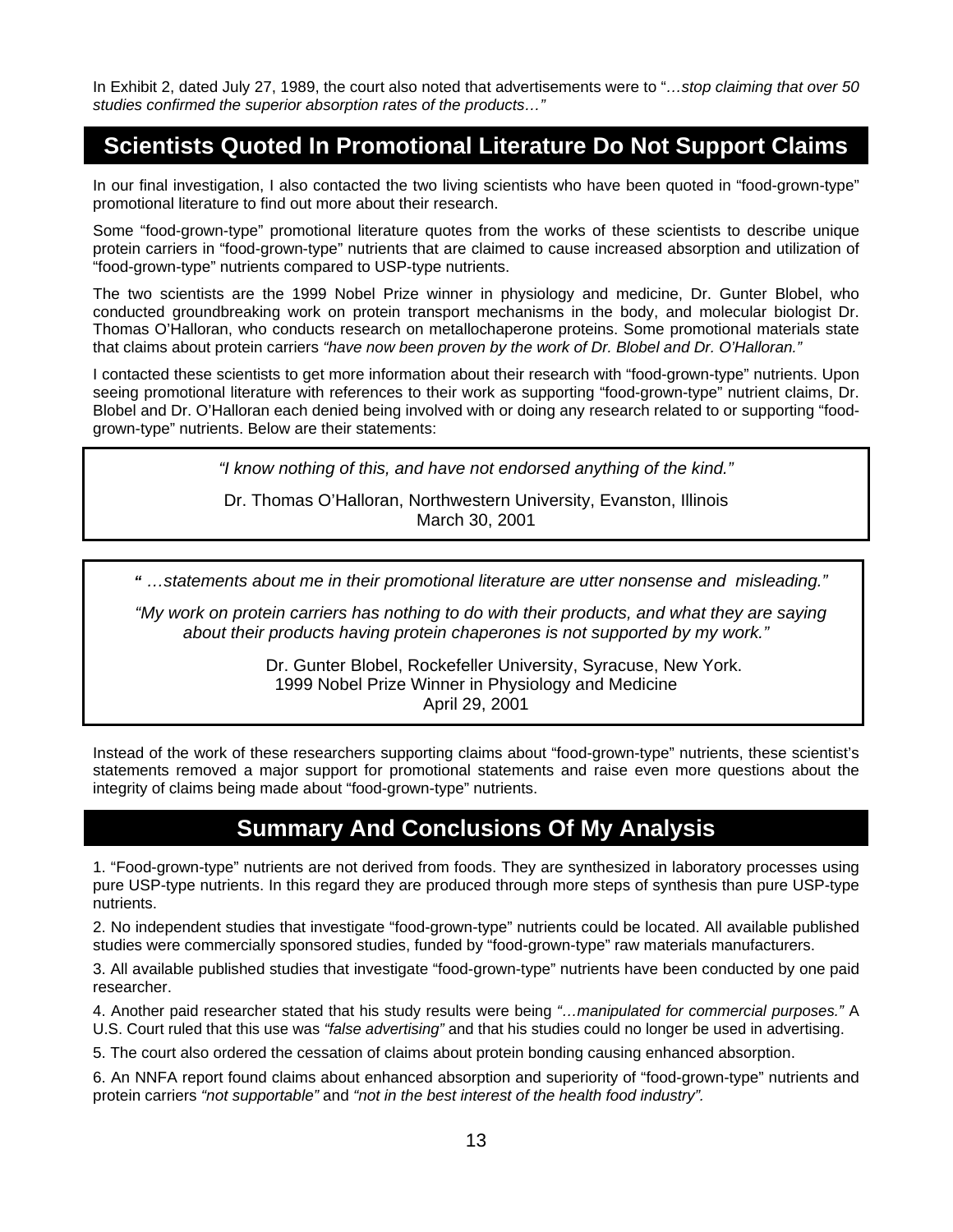7. Detailed analysis of the available studies strongly supports the idea that USP-type nutrients are equal in absorption and bioavailability to "food-grown-type" nutrients.

8. Studies of "food-grown-type" nutrient effectiveness frequently use doses that are significantly higher than those that can be provided in a small number of tablets. USP-type nutrients require significantly less tablets to provide an effective dose.

9. Two living scientists, who are quoted in some "food-grown-type" nutrient promotional literature, stated that their names were being used without permission and their work is not associated with "food-grown-type" nutrients. A Nobel Prize winner stated that the use of his name was *"utter nonsense and misleading."* 

### **USP-Type Nutrients Remain The Logical Choice**

While there are no independent conclusive data available on "food-grown-type" nutrients, USP-type nutrients have been investigated in over 200,000 independent studies that provide conclusive data on their safety and effectiveness.

USP-type nutrients have also been taken safely on a daily basis by millions of people for over 60 years, with documented roles in supporting overall health.

Because of these considerations I continue to use pure UPS-type nutrients.

#### **Evaluation of Nutrients**

| Is the form of nutrients as USP-type nutrient or "food-grown-type"<br>nutrients acceptable for my personal use? I rate these forms of<br>nutrients as acceptable, questionable, or not acceptable. |                                                                                                                                                                                                                            | <b>Score</b><br>USP-Type<br><b>Nutrients</b> | <b>Score</b><br>"Food-Grown-<br><b>Type" Nutrients</b> |
|----------------------------------------------------------------------------------------------------------------------------------------------------------------------------------------------------|----------------------------------------------------------------------------------------------------------------------------------------------------------------------------------------------------------------------------|----------------------------------------------|--------------------------------------------------------|
|                                                                                                                                                                                                    | 1. Is it natural to the human body?                                                                                                                                                                                        |                                              |                                                        |
|                                                                                                                                                                                                    | USP-type nutrients are natural to the human body.<br>"Food-grown-type" nutrients are natural to the human body.                                                                                                            | Acceptable                                   | Acceptable                                             |
| 2.                                                                                                                                                                                                 | Has it had a long history of safe use in humans?                                                                                                                                                                           |                                              |                                                        |
|                                                                                                                                                                                                    | USP-type nutrients have been used safely for over 70 years.<br>"Food-grown-type" nutrients may cause yeast or other food allergies.                                                                                        | Acceptable                                   | <b>Not Acceptable</b>                                  |
| 3.                                                                                                                                                                                                 | Is it supported by science and/or traditional wisdom?                                                                                                                                                                      |                                              |                                                        |
|                                                                                                                                                                                                    | USP-type nutrients have support from over 200,000 studies.<br>Claims for "food-grown-type" nutrients are not well supported by scientific studies<br>that have been published in medical journals.                         | Acceptable                                   | <b>Not Acceptable</b>                                  |
|                                                                                                                                                                                                    | 4. Is it nutritionally effective?                                                                                                                                                                                          |                                              |                                                        |
|                                                                                                                                                                                                    | Thousands of studies have shown that USP-type nutrients are nutritionally<br>effective.<br>No independent studies have confirmed that "food-grown-type" nutrients are<br>effective.                                        | Acceptable                                   | Questionable                                           |
|                                                                                                                                                                                                    | 5. Is it cost effective?                                                                                                                                                                                                   |                                              |                                                        |
|                                                                                                                                                                                                    | USP-type nutrients are cost effective.<br>"Food-grown-type" nutrients cost 8 to 14 times more than USP-type nutrients.                                                                                                     | <b>Acceptable</b>                            | <b>Not Acceptable</b>                                  |
| 6.                                                                                                                                                                                                 | Is it in a concentrated enough form that we are able to give optimal levels in<br>a reasonable amount of tablets?                                                                                                          |                                              |                                                        |
|                                                                                                                                                                                                    | USP-type nutrients are 100% concentrated.<br>"Food-grown-type" nutrients are only 5% to 25% concentrated, so they require<br>many times more tablets than USP-type nutrients to provide an equal dose.                     | <b>Acceptable</b>                            | <b>Not Acceptable</b>                                  |
|                                                                                                                                                                                                    | USP-type nutrients are acceptable in every evaluation category.                                                                                                                                                            |                                              |                                                        |
|                                                                                                                                                                                                    | "Food-grown-type" nutrients are unacceptable because of the much<br>greater cost and number of tablets required. An absence of<br>independent research after 20 years does not give me confidence in<br>claims being made. | Acceptable                                   | <b>Not Acceptable</b>                                  |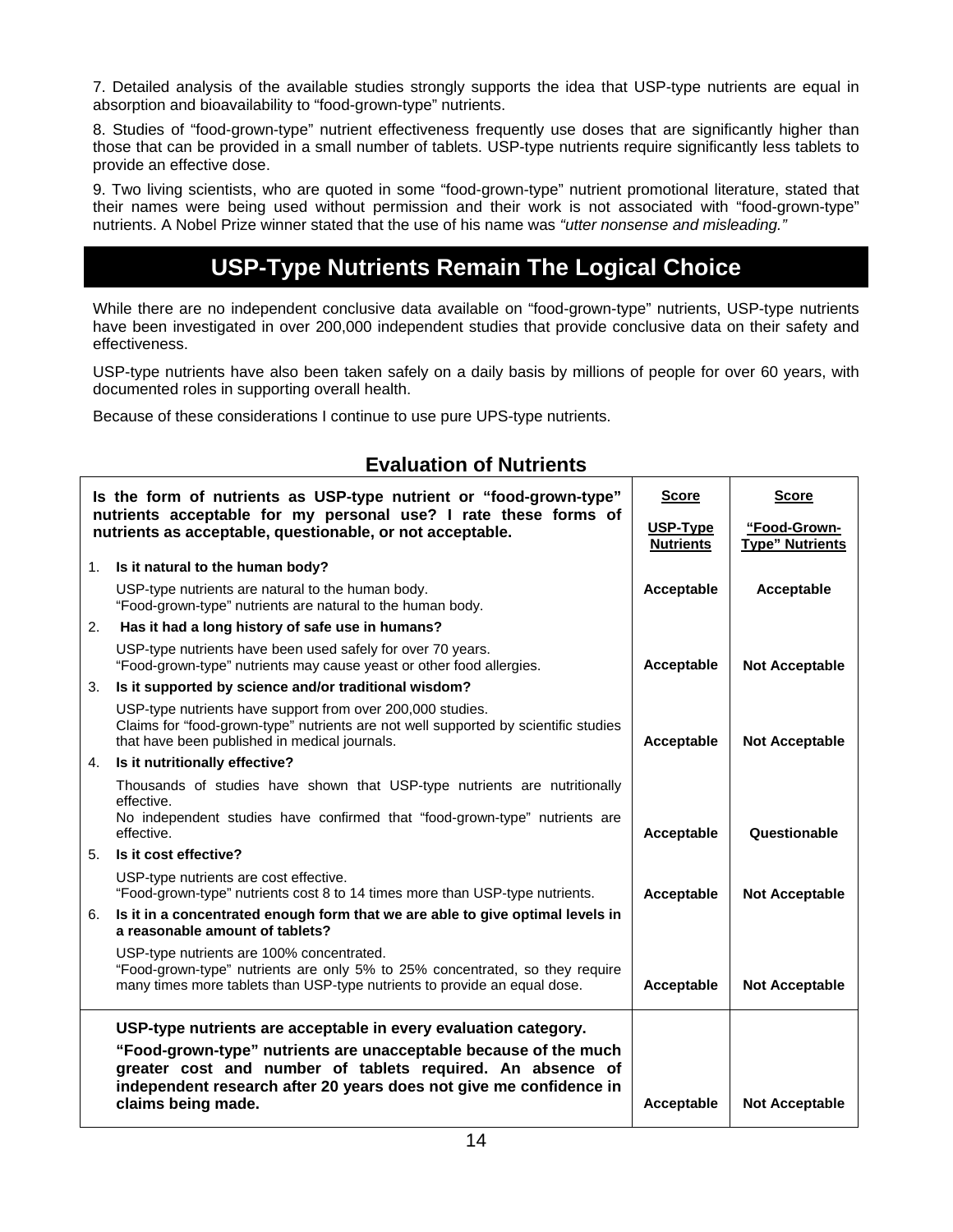| <b>VITAMIN SAFETY TABLE</b><br>Vitamin and Mineral Doses and Safety (For Most Adults) |            |                                |                                            |                                                |                                     |
|---------------------------------------------------------------------------------------|------------|--------------------------------|--------------------------------------------|------------------------------------------------|-------------------------------------|
|                                                                                       |            | <b>Daily Value</b><br>US Gov't | <b>NOAEL</b><br>Inst of Med                | <b>LOAEL</b><br>Inst of Med                    | <b>MTD</b><br><b>Pharmacy Times</b> |
| <b>NUTRIENT</b>                                                                       |            | Minimum Level<br>For Health    | No Observed<br><b>Adverse Effect Level</b> | Lowest Observed<br><b>Adverse Effect Level</b> | Minimum<br><b>Toxic Dose</b>        |
| <b>Vitamin A</b>                                                                      | IU         | 5,000                          | 10,000                                     | 21,600                                         | 25,000 - 50,000                     |
| Vitamin C (See p. 16)                                                                 | <b>MG</b>  | 60                             | More than 1,000                            | None                                           | $2,000 - 5,000$                     |
| <b>Vitamin D</b>                                                                      | IU         | 400                            | 2,400 (Inst of Med)                        | 3,800 (Inst Med)                               | 50,000                              |
| <b>Vitamin E</b>                                                                      | IU         | 30                             | 1,200                                      | None                                           | 1,200                               |
| <b>Vitamin K</b>                                                                      | <b>MCG</b> | 80                             | 30,000                                     | None                                           | None Given                          |
| Thiamine (Vit B1)                                                                     | <b>MG</b>  | 1.5                            | 50                                         | None                                           | 300                                 |
| <b>Riboflavin (B2)</b>                                                                | <b>MG</b>  | 1.7                            | 200                                        | None                                           | 1,000                               |
| Niacin (B3)<br>SR = Slow Release                                                      | <b>MG</b>  | 20                             | 500<br>250 SR                              | 1,000<br>500 SR                                | 1,000                               |
| Niacinamide (B3)                                                                      | <b>MG</b>  | 20                             | 1,500                                      | 3,000                                          | None Given                          |
| <b>Pyridoxine (B6)</b>                                                                | <b>MG</b>  | $\overline{2}$                 | 200                                        | 500                                            | 2,000                               |
| <b>Folic acid</b>                                                                     | <b>MCG</b> | 400                            | 1,000                                      | None                                           | 400,000                             |
| Vitamin (B12)                                                                         | <b>MCG</b> | 6                              | 3,000                                      | None                                           | None Given                          |
| <b>Biotin</b>                                                                         | <b>MCG</b> | 300                            | 2,500                                      | None                                           | 50,000                              |
| <b>Pantothenic acid (B5)</b>                                                          | <b>MG</b>  | 10                             | 1,000                                      | None                                           | 10,000                              |
| Calcium                                                                               | <b>MG</b>  | 1,200                          | Approx. 2,400                              | 5,000 (Inst Med)                               | 12,000                              |
| <b>Phosphorus</b>                                                                     | <b>MG</b>  | 1,200                          | 1,500                                      | 2,500                                          | 12,000                              |
| Iron                                                                                  | <b>MG</b>  | 18                             | 65                                         | 100                                            | 100                                 |
| lodine                                                                                | <b>MCG</b> | 150                            | 1,000                                      | None                                           | 2000                                |
| <b>Magnesium</b>                                                                      | <b>MG</b>  | 400                            | 700                                        | None                                           | 6,000                               |
| <b>Zinc</b>                                                                           | MG         | 15                             | 30                                         | 60 mg                                          | 500                                 |
| <b>Selenium</b>                                                                       | <b>MCG</b> | 70                             | 200                                        | 910                                            | 1,000                               |
| Copper                                                                                | <b>MG</b>  | $\overline{2}$                 | 9                                          | None                                           | 100                                 |
| <b>Manganese</b>                                                                      | <b>MG</b>  | $\overline{2}$                 | 10                                         | None                                           | None Given                          |
| Chromium (III)                                                                        | <b>MCG</b> | 120                            | 1,000                                      | None                                           | None Given                          |
| Molybdenum                                                                            | <b>MCG</b> | 75                             | 350                                        | None                                           | None Given                          |
| Beta-carotene                                                                         | IU         | None                           | 41,666                                     | None                                           | None Given                          |

**DV (Daily Value):** Previously was Recommended Daily Allowance. These dosages are the minimum amount necessary for good health as determined by the National Academy of Sciences, acting for the U.S. Government. As new nutritional research is conducted, scientists estimate that these doses may not be high enough to support optimal health in today's stressful world.

**NOAEL:** Meaning the "No Observed Adverse Effect Level." These dosages have been estimated by The Food and Nutrition Board of The Institute of Medicine (Inst of Med), National Academy of Sciences and are updated periodically. No observed adverse reactions (side effects) have been recorded at these levels.

**LOAEL:** Meaning the "Lowest Observed Adverse Effect Level." These dosages were determined by The Institute of Medicine to be safe for almost everyone, but *"may require the application of a safety factor to calculate safe intake"* for people with unusual vitamin or mineral sensitivities.

**MTD's:** Meaning the "Minimum Toxic Dose." These dosage levels were published in *Pharmacy Times Vitamin Safety Index,*  May, 1985, as very conservative estimates of the minimum doses that may cause toxic effects (side effects).

As can be seen from the table, the levels of vitamins and minerals found in high potency multi-vitamins are not in the adverse effect or toxic ranges. They are also far lower than doses that have the potential to be lethal. (The U.S. Government Centers for Poison Control's first 10-year report showed no deaths from vitamins, 60 deaths from accidental iron poisoning, 2556 deaths from OTC drugs like aspirin, and over 1,000,000 deaths from prescription drugs.)

Table compiled by Michael Mooney © Copyright 2001 www.michaelmooney.net